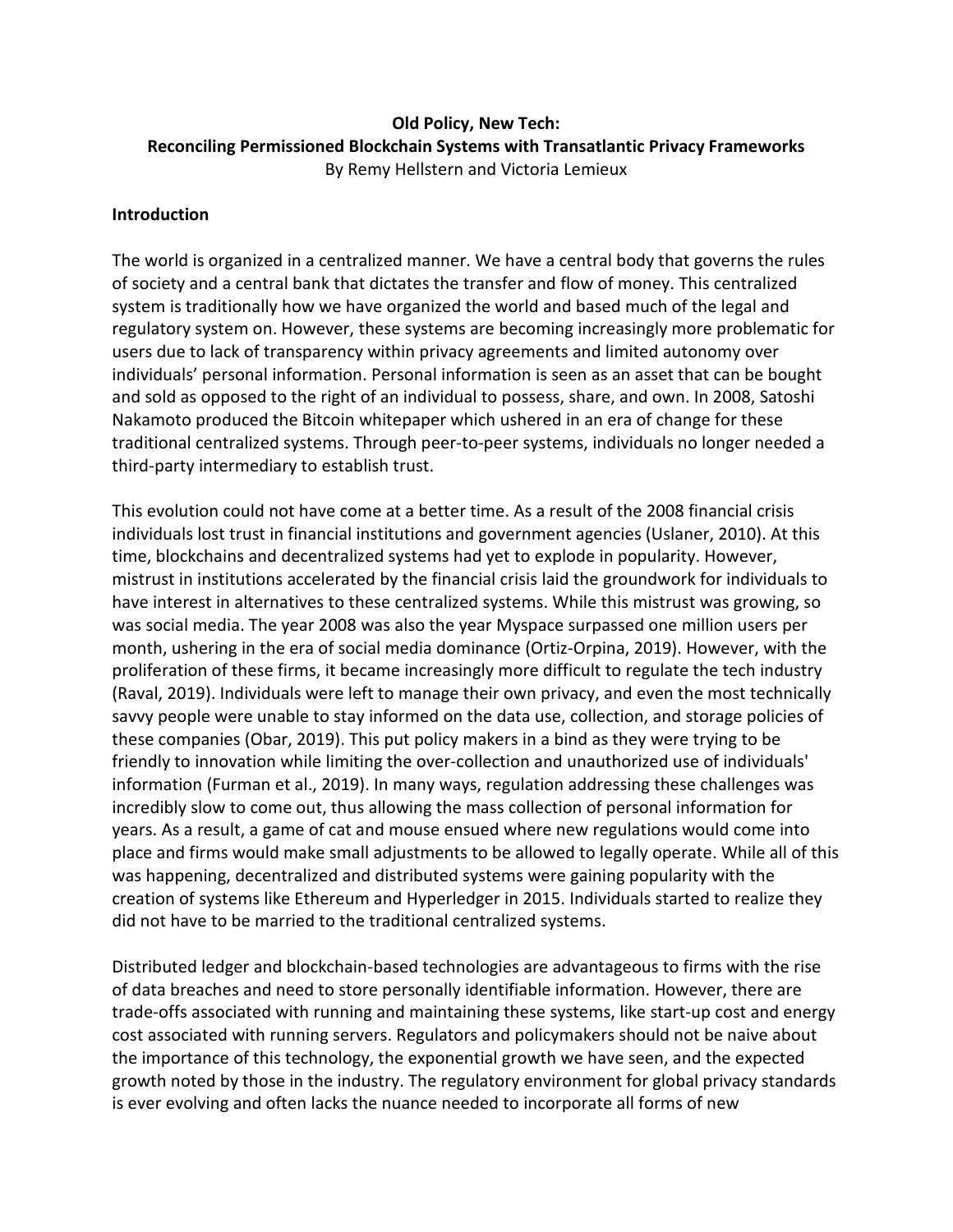technologies, much like decentralized systems. Companies are not aware of the specific requirements needed to comply with regulation, especially when there are a variety of policies at different levels of government. This makes it difficult for firms to design solutions to address problems created by traditional centralized systems, for example the bundling and selling of personally identifiable information.

This paper will explore the global conversation and consensus around data privacy regulation, with specific attention to the European Union and Canada. It will work to understand how blockchain-based firms situate themselves amid this regulation in relation to the storage of personally identifiable information by looking at relevant policy decisions, legal cases, and commentary from regulatory bodies and commissions. This paper will contribute to the larger academic realm by examining the current global state of data privacy policies, easing the communication gap between the public and private sectors, and providing policy recommendations for future work in this space. With increased communication and collaborations between private industry and governing bodies, the future of regulation can protect the rights of individuals and their data while simultaneously fostering innovation.

### **Understanding Network Structures**

Approaching systems from this binary perspective lacks a nuanced approach to highly sophisticated technologies. Truthfully, these are complex systems that often need to be examined on a case-by-case basis to assess their architectures and associated strengths and vulnerabilities. Specific solutions can borrow aspects from centralized, decentralized, and distributed architectures. Many of these architectures share similar attributes, however, they also often deviate in significant ways. Understanding the differences among these systems will allow regulators to approach issues that arise and with the language needed to design regulation. Regulation should work to find a balance between supporting innovation in this emerging technology space while simultaneously supporting the rights of citizens and figuring out how these rights operate in an online environment.

The following section will provide a high-level overview of *centralized, decentralized, and distributed* (see Figure 1).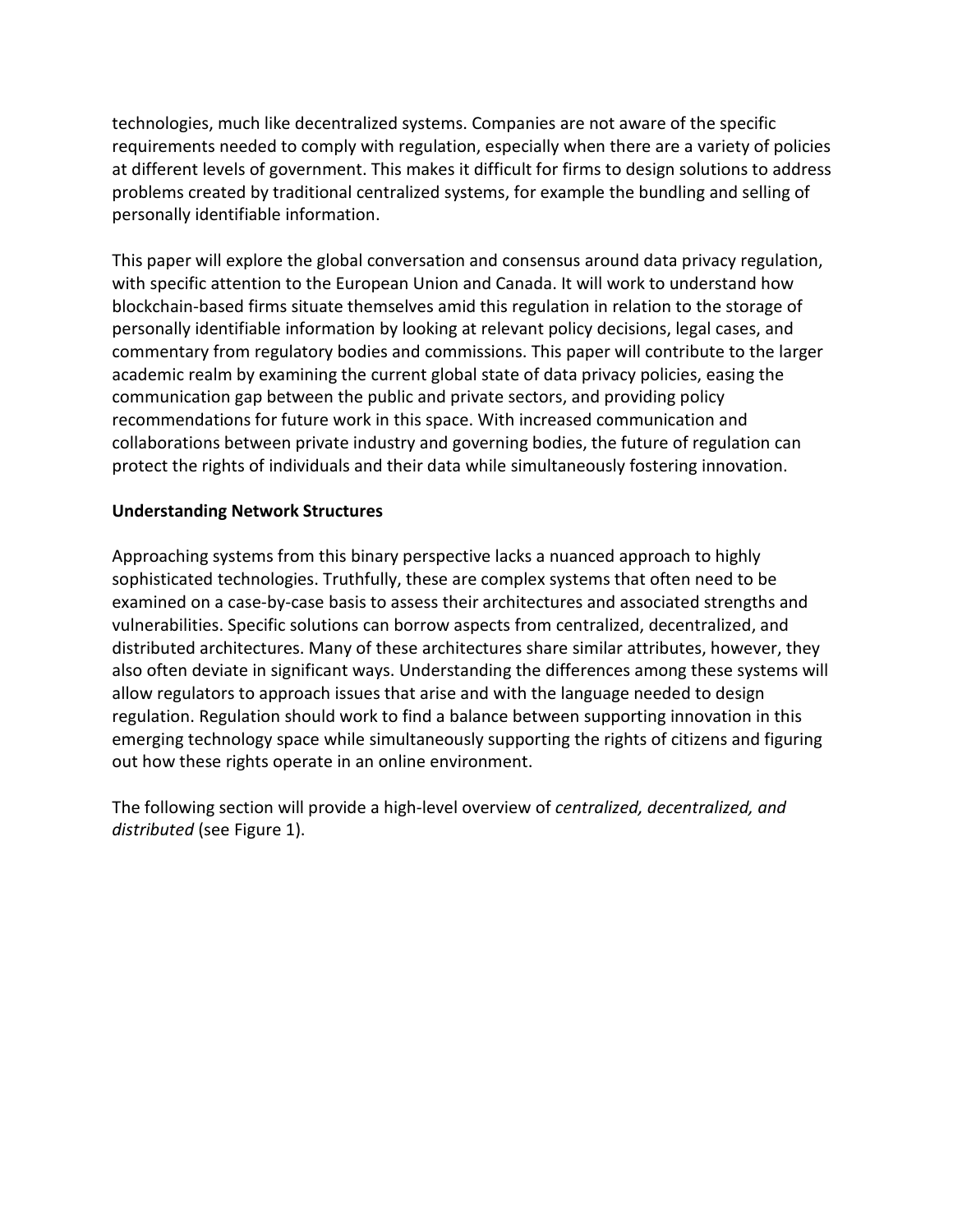

Figure 1: This illustration shows three different types of networks. Source: *On Distributed Communications Networks* by Paul Baran

### *Centralized Systems*

Centralized systems are the most common organization and system structures we encounter on a day-to-day basis. Any legacy system, government institution, and most private firms still rely on centralized systems to collect, process, and store information. A centralized system has one data controller and one location where all the information is kept. These systems tend to be characterized as being low maintenance, low in scalability, unstable, and having a single point of failure (Truong et. al, 2016). They are generally considered to be very low maintenance and easy to implement. However, they can be difficult to scale because there are challenges with long-term high volume storage. Also, these systems can be unstable because they have a single point of failure. Single point of failure refers to a system that relies upon the functioning of a single part, which, if it fails, causes the entire system to go down (Andriole, 2021). This leaves centralized systems vulnerable to attacks as bad actors only need to target one aspect or component of the system to put it at risk. However, there are benefits to using centralized systems, especially for non-sensitive information (e.g., as already mentioned, low cost to establish and quick to develop and implement).

### *Decentralized Systems*

Decentralized systems deviate from centralized models as no one node controls the system. Instead, different nodes store information and operate independently of a centralized controller. Often decentralized networks distribute power equally among the nodes and there is no formal control over the system (Lemieux, 2017). These systems tend to be characterized as requiring moderate maintenance, moderate scalability, are fairly stable, and have finite points of failure (Truong et. al, 2016). Such systems need moderate maintenance because it is possible that some of the servers may go down. In a decentralized system not all nodes are connected with one another so it is possible if one server goes down, part of the system will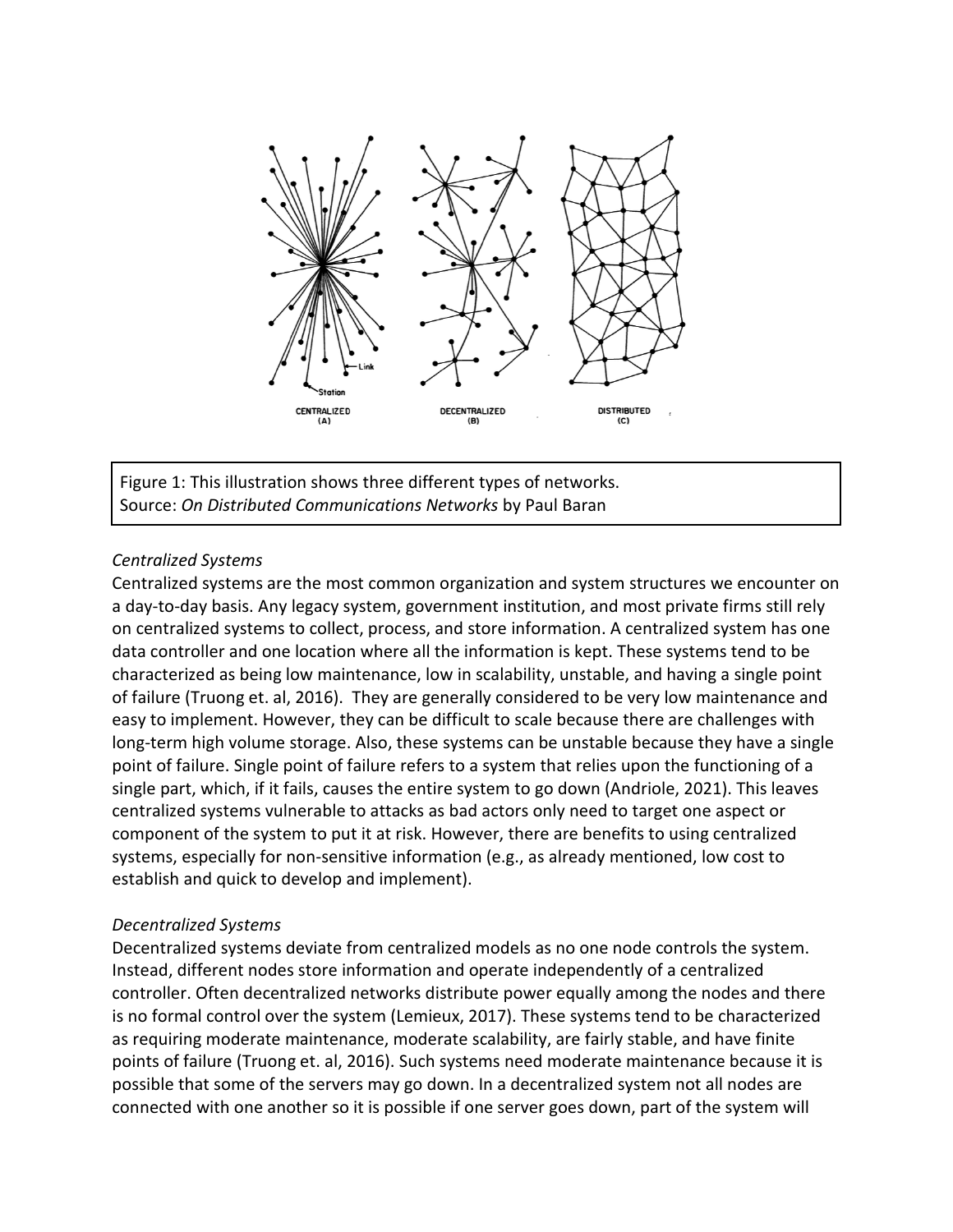require maintenance (Berty, 2019). However, the system itself will continue to run as long as one server is functioning, making it a fairly stable network. These systems are relatively scalable because you can add new nodes to the network at any time but there are trade-offs with running a large, decentralized network. Lastly, because of the number of servers on the network, there are finite points of failure on the system making it resilient to attacks. However, they can be expensive to operate and require dedicated resources.

#### *Distributed Systems*

Distributed systems arose from the limitations of centralized and decentralized systems. While these systems share a similar structure to decentralized systems, they offer no centralization whatsoever while ensuring all nodes on the system have equal power. These systems tend to be characterized as requiring a high level of maintenance, unlimited scalability, are very stable, and have infinite points of failure (Truong et. al, 2016). Distributed systems are considered to be high maintenance because they are difficult to deploy due to the complex nature of these networks and have a high start-up cost. With these systems, there is unlimited scalability because once the network is established nodes can be added at will. This in turn makes the system very stable because as more nodes are added, the system becomes more robust and more reliable (Shah et. al., 2019). Lastly, this system has infinite points of failure because all nodes share ownership of data. Depending on the architecture of the system, specifically in private systems, some nodes may have more authority over others and are able to add or delete members. However, central to the core of the system is the idea that all nodes are equal players in the system.

#### **Use Cases**

The prior section highlighted an array of systems including centralized, decentralized, and distributed. This section will explore two use cases that leverage decentralized and distributed networks. When it comes to regulating new and innovative systems, policymakers struggle to establish a "one size fits all" approach. By using the concepts of centralization, decentralization and distribution to consider the similarities and differences of the following use cases, policymakers can create regulatory frameworks that are supportive novel technologies.

### *Private Blockchains and Distributed Ledger Technology*

Blockchains have become a hot topic of discussion for cryptocurrency enthusiasts and individuals alike. However, when we look beyond the technology's ability to transfer cryptocurrency, these systems become a fascinating use case for recordkeeping and storage of information. The *International Organization for Standardization* (ISO) defines blockchains as "a distributed ledger with confirmed blocks organized in an append-only sequential chain using cryptographic links" (ISO, 2020, s. 3.6). Blockchains consist of a series of blocks that are chained, or grouped together, through hashes. Hash values are a result of cryptographic hash functions, essentially assigning a fixed string of numbers to data as a means to identify that information. As noted in the definition, this technology is a distributed ledger which the ISO defines as, "ledger that is shared across a set of [distributed ledger technology (DLT)] nodes and synchronized between the DLT nodes using a consensus mechanism' (Ibid, s. 3.22). To add new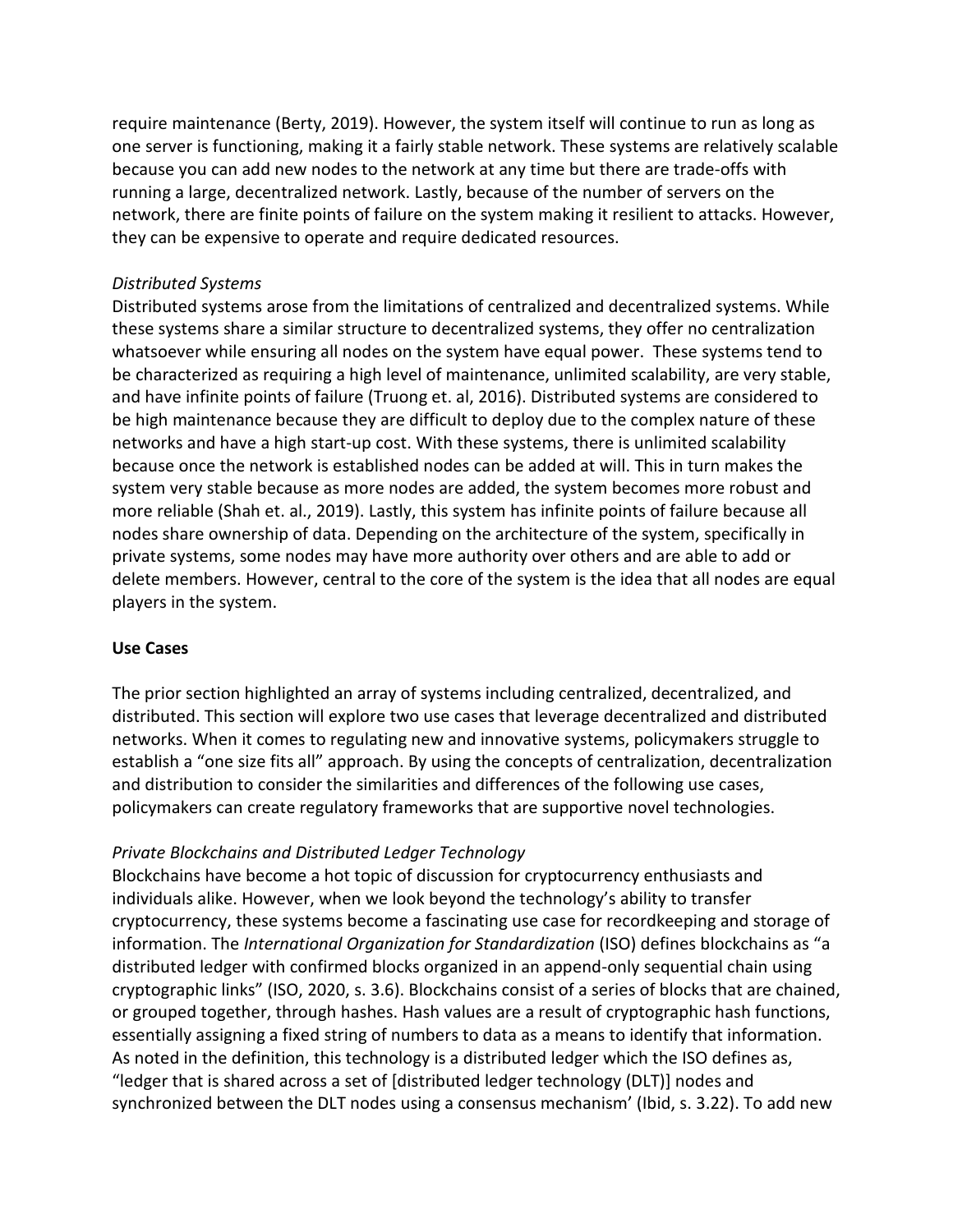information, or a block, to this ledger, it must go through a process called consensus. This is where nodes on the system will accept or reject the new block. As more blocks are added to the chain, the longer it gets, which makes the system more resilient. Blockchain and distributed ledger systems are unique because of cryptographic hashing, tamper-proofness, and consensus mechanisms (Tatar, Gokce, Nussbaum, 2020).

There are different types of blockchains: public, private, and hybrid. Depending on what type of blockchain you are using, the architecture and access of the system will be different (Walters, 2019). Public, permissionless blockchains are open to anyone with the ability to join the network. Often in public systems, all nodes have equal decision-making power. Ethereum and Bitcoin are two of the most prominent examples of public blockchains. Blockchain technology itself has a wide array of real world applications outside of cryptocurrency, including storing personally identifiable information. Permissioned blockchains are normally closed to a small group and require permission to join. Depending on the system design, it is possible that some nodes have more authority over others. Hyperledger, a protocol created by Etherum, is an example of a permissioned blockchain. Hybrid systems will be a mix between the two. It is possible that such systems are open to everyone to join; however, you still need permission to login to gain access to such systems. All blockchain systems are different based on design choices, but some similarities exist across systems such as an append-only ledger, verification process of records, and, generally speaking, allowing every node to have access to a full or partial replica of the ledger (Sharma, 2019).

#### *Self-Sovereign Identity Systems*

Self-Sovereign Identity Systems (SSI) differ from the standard blockchain and distributed ledger technology because inherently, "individuals have sole ownership and custody of their data and control how it is used" (Lemieux, et. al., 2021). The Sovrin Foundation articulates that the three main aspects of SSI are security, controllability, and portability (Tobin & Reed, 2016). The first aspect centers around the security of an individual's personally identifiable information and focuses on protection of identity information, persistence in the up-to-date record keeping, and minimization of superfluous data. The second aspect, controllability, returns the power back to the users on the system and prioritizes their absolute control over who can see and access their information. Lastly, portability requires that individuals can easily move their SSI across platforms in a transparent and accessible manner. In *Path Towards Self-Sovereign Systems*, Christopher Allen outlines the steps that need to be taken to foster and grow SSI. Allen argues that on the path to SSI, there are four main phases: *centralized authority, federated identity, user-centric identity,* and *self-sovereign identity*. According to Allen, we are currently in the user-centric phase, where companies are recognizing the need to allow individuals to have some control over their online identity. User-centric models tend to focus on user-consent, often in the form of terms and conditions, and interoperability among large tech platforms. However, proponents of SSI like Allen posit that this still does not go far enough to protect individual's right to privacy as well as right to identification. Within an SSI model, the most effective and meaningful way to store an individual's personally identifiable information is with the individual themselves. Tech platforms are ultimately a business first, thus prioritizing profit over protection.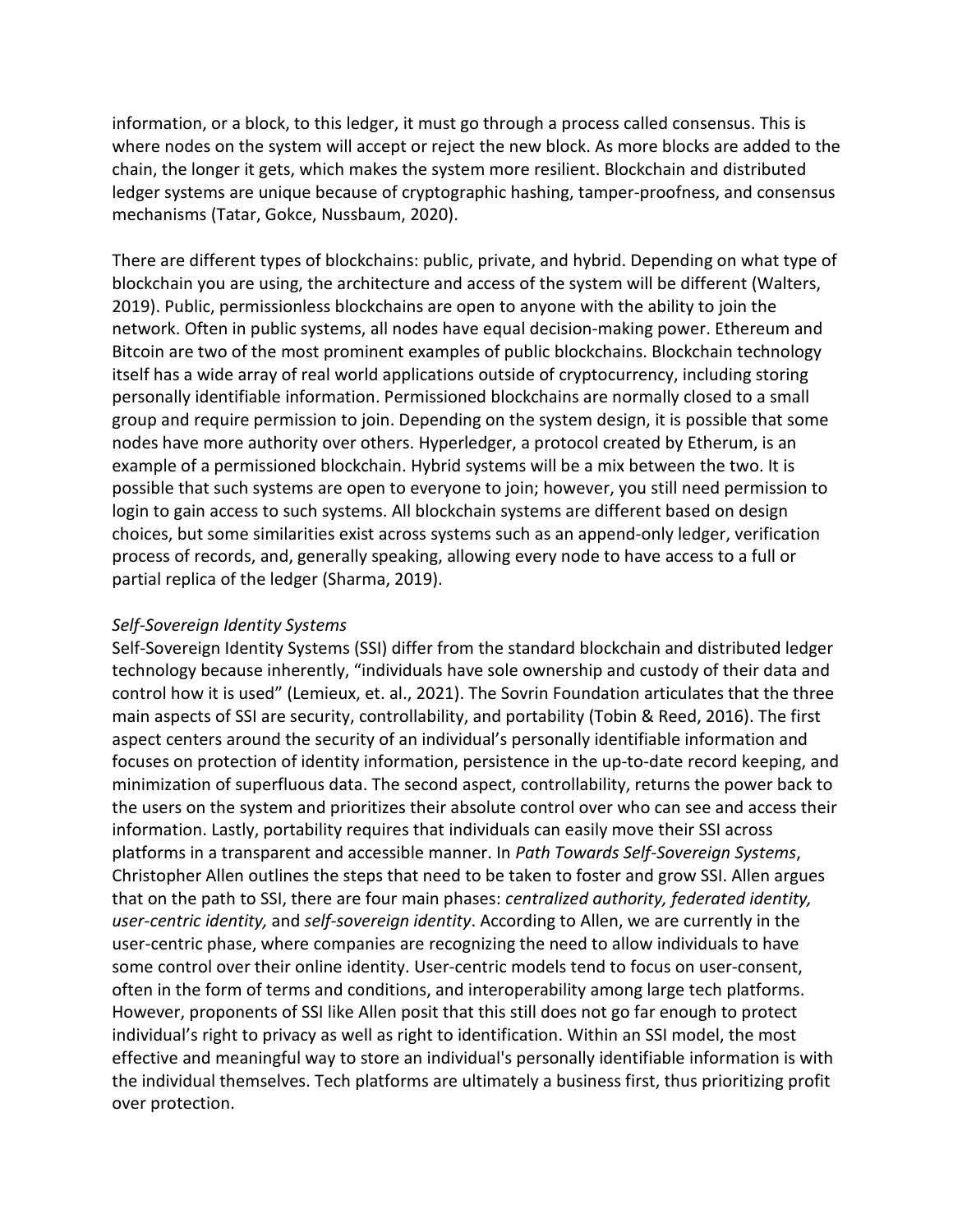In SSI systems, individuals' data is used to create a decentralized identity, which is solely owned and operated by the individual. Individuals can then use their decentralized identities, which are often represented in the form of verifiable credentials, to prove who they are for purposes of authenticating to systems in a very privacy-preserving manner. This is fundamentally different from centralized networks which require individuals to input usernames and passwords, and which can create the kind of "digital trails'' that leak private information about individuals. Moreover, because SSI systems do not capture and store information about individuals in order to authenticate to a system or use systems' services, they do not rely on one data controller to maintain and keep safe personal data. In SSI, individuals are the creator, issuer, and verifier of their identification. In such systems, there is no need for a third party intermediary (ie. government agencies) to provide identification for individuals, instead this system reimagines how citizens can access and use their personal information. In this wider view, individuals would no longer need a centralized authority, like a government agency or organization, to create, issue, and verify identification. This will be challenging to reconcile in most current systems, in which government groups are the sole provider for forms of identification like driver's licenses and personal health cards. As these systems begin to gain more popularity, regulators are going to have to address the long-term implications of SSI through policy recommendations (Hori, 2021). This includes whether or not governments will accept and work alongside decentralized identifiers and personal credentials issues on SSI systems.

While the world of decentralized and distributed technologies is vast, the remainder of this paper will focus on permissioned blockchains systems and best practices for compliance with current regulations in Canada and the European Union (EU).

### **Regulatory Models of Privacy Polic[y](https://www.youtube.com/watch?v=WfJ-vSDRRIw)**

As of 2021, according to the UN Conference on Trade and Development 137 out of 198 countries have data protection and privacy regulations in place (UNCTD, 2021). The global flow of data is becoming more relevant as the internet is expanding to more audiences than ever before, countries are being challenged with creating legislation to protect the privacy of their citizens. As countries are tasked with this, globally there are trends arising within these regulations. Danielle Olofsson identified four major regulatory models around the world including: *comprehensive, sectoral, self-regulatory,* and *co-regulatory* (Olofsson, 2021).

Comprehensive governance models focus on applying one regulation that applies to everyone and all sectors (IAPP, 2021a). These types of regulations tend to be long, inclusive documents that highlight key guidelines companies and institutions must follow to be compliant. Examples of this type of regulation include Canada's *Personal Information Protection and Electronic Documents Act* (PIPEDA) and the EU's *General Data Protection Regulation* (GDPR).

Sector governance models take a more nuanced approach to regulation and deal with specific industries separately (IAPP, 2021c). This privacy model is most common in the United States as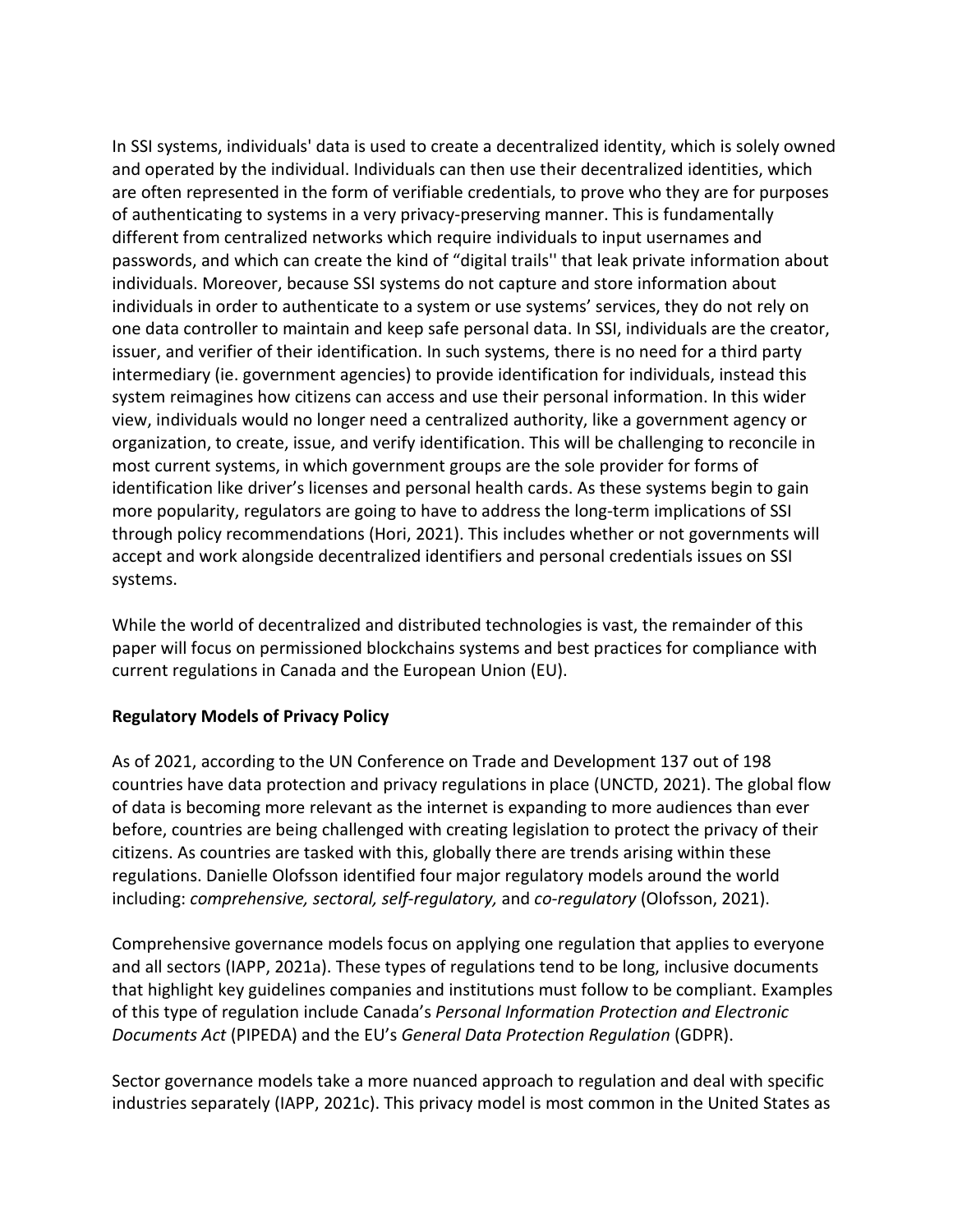different states have unique regulations regarding privacy, with many states lacking regulation entirely. This piecemeal approach means there are a range of policies at the state and federal level that at times can conflict with one another. This challenges corporations to be aware of the jurisdiction they are operating in. For example, in 2018 the *California Consumer Privacy Act* was passed thus protecting the privacy and consumer protection for individuals living in California. This regulation applies solely to the state and preempts federal regulation. However, for sensitive information like healthcare, federal regulations do apply.

Self-Regulatory governance models tend to focus on companies and institutions that fall outside of the purview of federal regulation (IAPP, 2021d). This often takes the form of regulation within the company itself and is then enforced by government agencies. Commonly referred to as fair trade practices, companies decide what works best for them, self-regulatory standards are approved by a federal agency which then enforces those rules. An example of this model would be Japan's *Act on the Protection of Personal Information* which establishes a third-party entity to enforce self-regulation of firms (Ishiara, 2019).

Co-regulatory governance models are similar to the self-regulatory governance model, except it accounts for group consensus (IAPP, 2021b). Instead of company specific privacy regulation, coregulatory models encourage the industry itself to determine what the standards should be and then are enforced by an external body which regulates those standards. Co-regulatory models can exist within comprehensive and sectoral systems because they establish industry wide standards. An example of this would be Australia's *Communications and Media Authority* which establishes and shapes policy for the media sector in the country.

# **Adequacy Status**

This paper will focus on exploring the impact of comprehensive governance models, specifically European and Canadian regulation, and on the development of blockchain-based firms developing solutions for storing personally identifiable information. Data sharing is a lucrative business. Estimates suggest that an individual's data is worth upwards of \$500 per month to groups like Google and Facebook (Lazarus, 2020). This is just at the national level. When we account for buying and selling data across international jurisdictions for thousands of individuals, this becomes a multi-billion dollar industry.

This has caused lawmakers to pay attention to this rising industry and work to regulate the buying and selling of citizen's data across jurisdictions. As a way to ensure the privacy of citizens across international boundaries, the EU established an adequacy status (EU Commission, 2021). This status recognizes that while all countries will have different approaches to regulation, the EU is able to determine if non-EU countries have regulations with adequate data protection. This in turn, enables the EU to trade data with other countries around the globe. In 2001, Canada received adequate status for PIPEDA under the *Data Protection Directive* in the EU, which was later reaffirmed in 2006 (EUR-LEX, 2016a). However, with the creation of GDPR, some argue that PIPEDA is no longer on par with the EU's regulatory framework and therefore at risk of losing its status. After the creation of GDPR in 2018, Canada was given 4 years to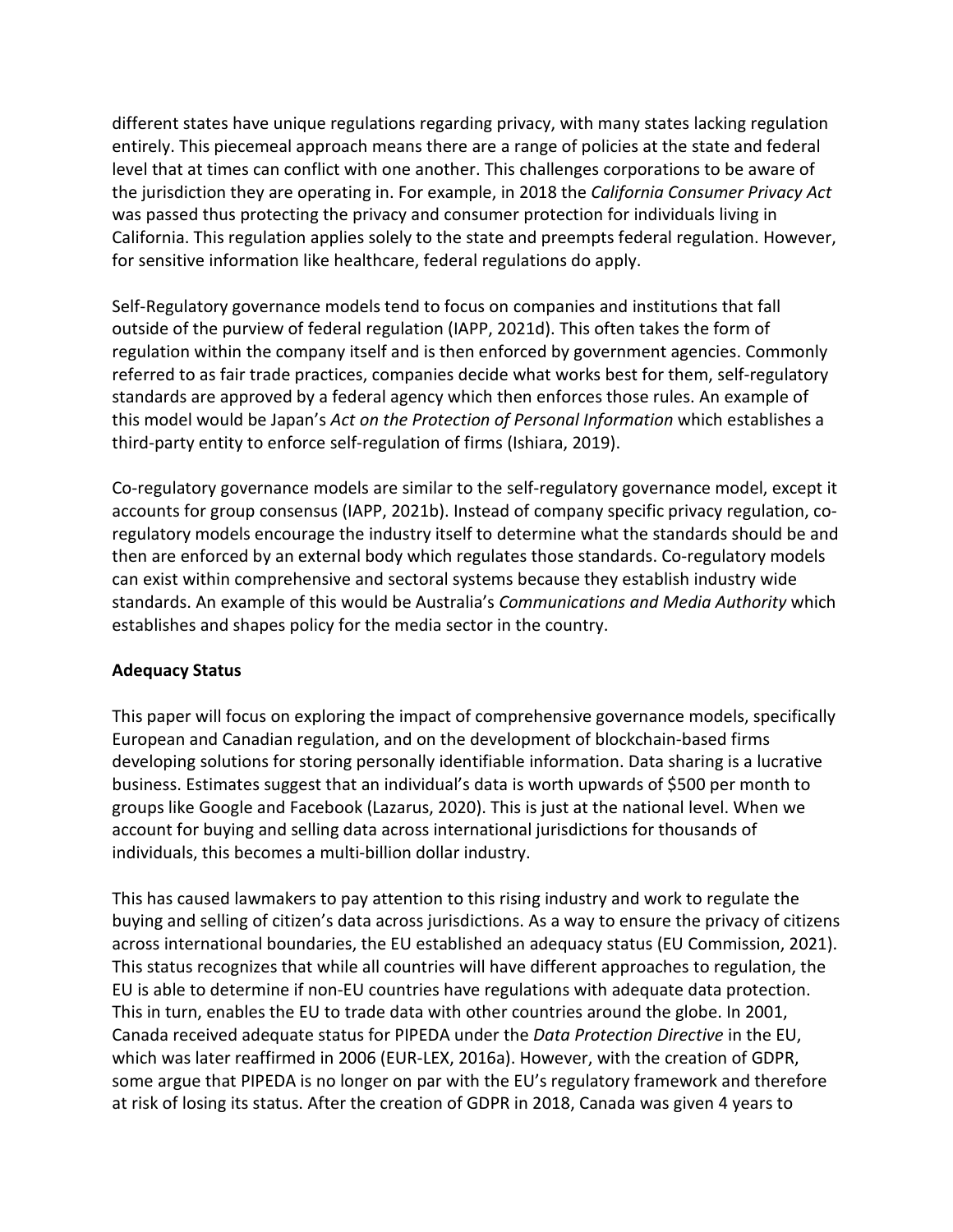create regulations either on par or stricter than the EU's regulation to maintain their status. Canada provides semi-regular updates to the EU regarding their progress with the last report being in December 2019 (Government of Canada, 2019). In 2022, the EU is set to decide whether Canada will maintain its adequacy status. Hence the movement in Canada to update their privacy framework with provincial bills like Quebec's *An Act to modernize legislative provisions as regards the protection of personal information* (Bill 64), federal regulation like the *Digital Charter Implementation Act* (2020) and *An Act to enact the Consumer Privacy Protection Act and the Personal Information and Data Protection Tribunal Act and to make related and consequential amendments to other Acts* (Bill C-11).

### **Understanding the General Data Protection Regulation**

First introduced in 2016, the EU's GDPR replaced the *1995 Data Protection Directive*, ushering in an era of renewed interest in global privacy regulation (European Union, 2018). GDPR outlines guidelines for companies, institutions, and organizations for how to handle information and data of EU citizens. The articles range in topics from understanding the rights of a data subject to international data sharing to fines and penalties associated with data breaches. Many scholars have surveyed the articles of GDPR and potential impact these sections have on decentralized technologies (Rose 2019, Berberich & Steiner 2016). Some argue that distributed ledger systems are potentially irreconcilable with GDPR (McMahon, 2019) while others suggest innovative solutions can be found to ensure compliance (Walters, 2019, Zyskind et. al, 2015). The following section takes neither approach, and instead highlights key regulatory provisions firms should be aware of while designing their decentralized use case.

# *Defining the Terms*

Article 4 of GDPR defines relevant terms found throughout the regulation. This section works to counter any misconceptions about terminology and phrasing used as well as offers clarity to firms looking to remain compliant. Key terms in this section that are relevant to firms in the decentralized space are personal data, pseudonymisation, and controller.

Personal data is defined as, "any information relating to an identified or identifiable natural person ('data subject'); an identifiable natural person is one who can be identified, directly or indirectly, in particular by reference to an identifier such as a name, an identification number, location data, an online identifier or to one or more factors specific to the physical, physiological, genetic, mental, economic, cultural or social identity of that natural person". Under this definition hash codes, public keys, private keys, metadata, and static and dynamic IP addresses are considered to be personal data. Many of these, specifically has codes as well as private and public keys, are relevant to decentralized storage solutions. All these pieces of information can provide linkability to a natural person thus making it personal data. For example by combining public and private keys to decrypt encrypted information there is a possibility these two sources could reveal an individual's identity. Therefore, even if the information is encrypted, it is not fully anonymized because it is possible to access the data with the correct keys. Regarding static and dynamic IP addresses, regulators worry that through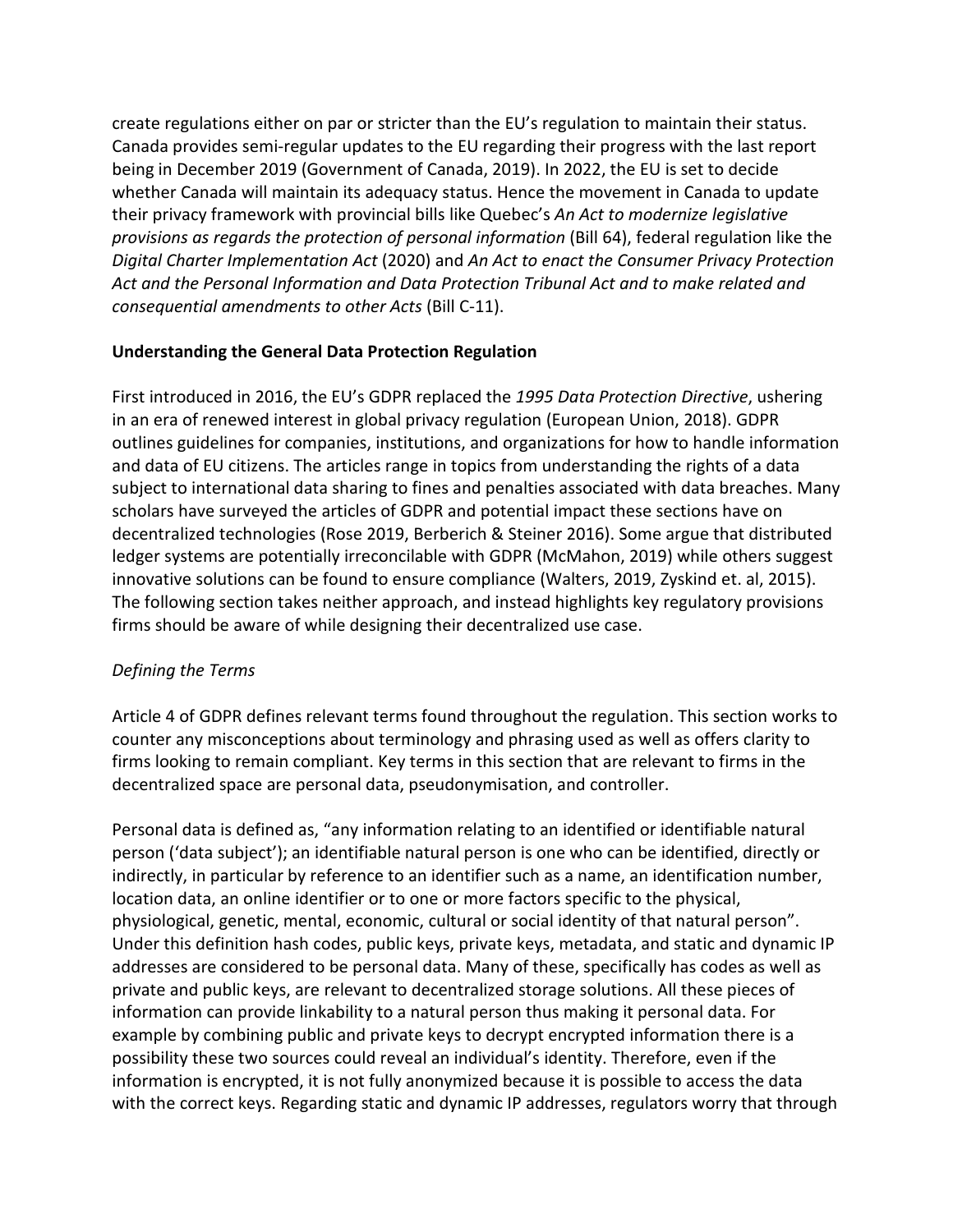social network analysis, it is possible to identify individuals via their connections and communications with other individuals. According to the Privacy Office of Canada, social network analysis "involves creating a graph of the human network around any specific individual- analysts can identify everyone who is one or two degrees of separation from the individual of interest" (Office of the Privacy Commissioner of Canada, 2014, page 7). For example, in the *Breyer vs. Germany* ruling, the court found that if a dynamic IP-address is held by a known third party, it is considered personal information because it is possible to re-identify the individual (EUR-LEX, 2016b). However, if the data is, "rendered anonymous in such a way that the data subject is no longer identifiable, the GDPR would not apply" (Berberich & Steiner, 2016). This is relevant for firms to keep in mind as they are designing their systems. Private blockchains offer some protection as the ledgers are not publicly available. However, firms will need to assess the safeguards they are putting into place to protect the information in order to be compliant with the regulation.

Pseudonymisation is defined as, "…the processing of personal data in such a manner that the personal data can no longer be attributed to a specific data subject without the use of additional information, provided that such additional information is kept separately and is subject to technical and organizational measures to ensure that the personal data are not attributed to an identified or identifiable natural person" ( $Article 4(5)$ ). The idea is for companies to replace any possible identifiers with pseudonyms to guard against reidentification, which is becoming easier because of big data analytics techniques, and to protect the identity of an individual's information contained in a dataset. Under GDPR, the threshold of anonymity is very high. This was done purposefully, to ensure the protection and privacy of individuals and their data. If there is any chance that the information can be traced back to an individual identifiable person, the data has not been adequately pseudonymized.

Controller is defined as, "the natural or legal person, public authority, agency or other body which, alone or jointly with others, determines the purposes and means of the processing of personal data; where the purposes and means of such processing are determined by Union or Member State law, the controller or the specific criteria for its nomination may be provided for by Union or Member State law" [\(Article 4\(7\)\)](https://gdpr-info.eu/art-4-gdpr/). Under GDPR, there must be a clear, defined data controller that individuals, or data subjects, are able to identify. The data controller of a system determines the logistics of handling personal data processing. They are ultimately responsible for the system, overseeing the data processing, use, and collection. Under GDPR, it is possible to have joint controllers of a system. [Article 26](https://gdpr-info.eu/art-26-gdpr/) defines joint controllers as, "when two or more controllers jointly determine the purposes and means of processing" this must be transparent with clearly defined roles and responsibilities. However, there is flexibility within the definition of controllership, whether there are single or joint controllers present in the system. In the 2014 Google vs. Spain court case, the ruling noted, "there is a need to adopt a broad definition of controllership to ensure the effective and complete protection of data subjects" (EUR-LEX, 2014). This decision suggests there is an ambiguous definition of data controller, which gives firms leeway in deciding how best to approach this article (Edwards et al., 2019). In the Solutions section of this paper, there will be an exploration of designating the company itself as the data controller. The issue of determining data controllers is often a difficult one in the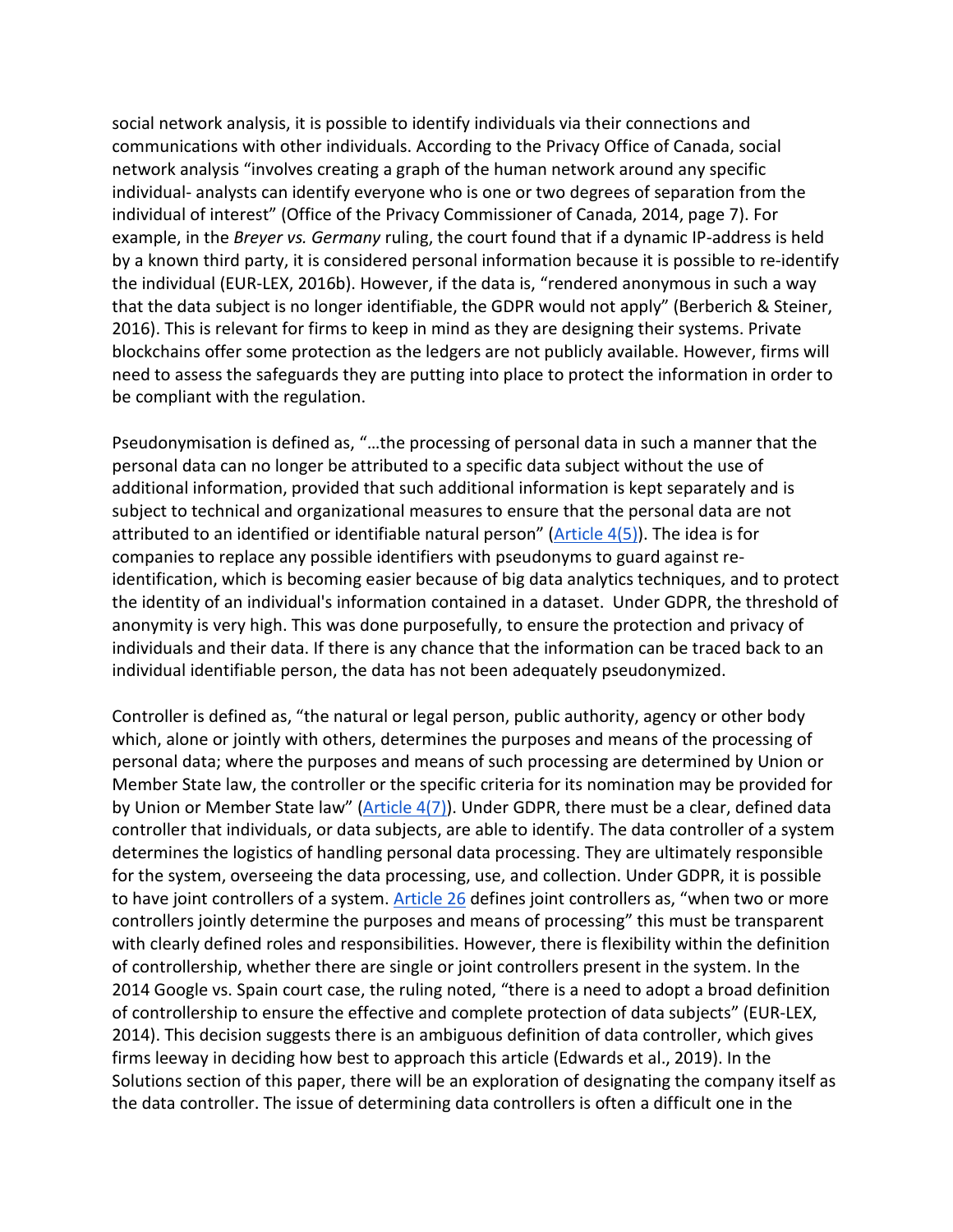context of decentralized systems, because data controllers is a concept that has arisen out of the centralized systems (i.e., centralized storage, processing and management of data), whereas blockchains are usually decentralized and thus might have many organizations or individuals who participate in processing.

### *Understanding the Parameters of Personal Data*

Article 5 focuses on the specifics of using personal data, highlighting some of the constraints, limitations, and boundaries of what can be collected. Under this article, personal data that is collected must be "adequate, relevant, and limited to what is necessary in relation to the purposes for which they are processed" (Article  $5(1)(c)$ ). Personal data also must be "accurate and kept up to date" ( $Article$   $5(1)(d)$ ). This is important for firms to be aware of as they are designing their systems. Essentially firms need to keep the data they are collecting to a minimum and maintain the data as accurately as possible. Ideas from this article allude to purpose specification, similarly found within Canada's PIPEDA, which requires the data collector and processor to identify which data they will be using, how they plan on using it, and subsequently only use the data in that manner (Nissenbaum, 2016). However, this principle can be difficult to maintain with a blockchain-based system due to the characteristics and specifications of these systems. This specifically refers to the append-only nature of most blockchain systems as the database grows with time and it is difficult to remove data once it has been added to the chain. Researchers have suggested that there may be workarounds to this which will be further discussed in the Solutions section of this paper. It is also difficult to define the purpose of the data processing because in a blockchain-based system the data goes through multiple processes including associating a public key with the data, storing the data on the blockchain, and having the nodes reach a consensus when new blocks are added. This article reinforces the idea that firms need to have data minimization in mind while designing their systems.

### *Transparent communications*

Article 12 outlines the rights of individuals, or data subjects, to request information about the data firms are holding regarding them. It highlights the responsibilities of data controllers to provide this information in a "concise, transparent, intelligible and easily accessible form, using clear and plain language" (Article  $12(1)$ ). Firms need to be cognizant of these requirements while storing personal data. Conversely firms do have the right to charge or deny access to some data if the request is "unfounded or excessive… the controller may either 1) charge a reasonable fee taking into account the administrative costs of providing the information or communication or taking the action requested; or 2) refuse to act on the request" (Article [12\(5\)\)](https://gdpr-info.eu/art-12-gdpr/). The onus is on the firm to prove that these requests are "unfounded or excessive".

# *Right to Access*

Article 15 outlines the rights data subjects have to access their information, specifically whether or not their data is being processed and how. [Section 1](https://gdpr-info.eu/art-15-gdpr/) highlights areas in which an individual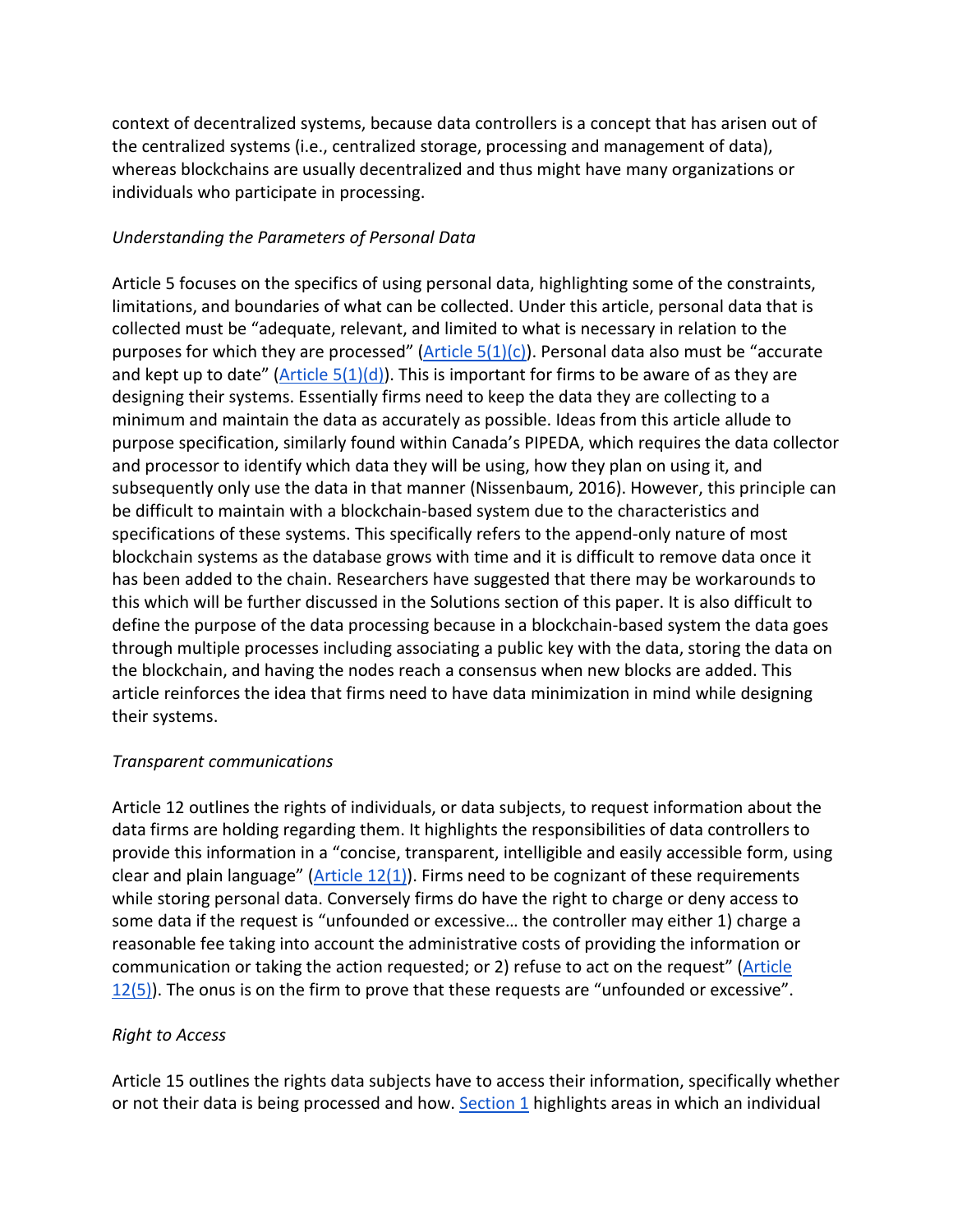has the right to ask or seek confirmation about the usage, storage, and processing of their data. Article  $15(1)(d)$  ensures that individuals have the right to know how long their data will be processed and stored. This can create difficulties for firms as blockchain-based systems can store their data indefinitely. If this is something the individual is aware of, there is a lesser likelihood of compliance issues, however the individuals' rights on the system must be communicated in a clear and transparent manner.

[Article 15\(2\)](https://gdpr-info.eu/art-15-gdpr/) entitles individuals to know when their data is being transferred or processed in different countries or other international organizations. This section tried to establish jurisdictional boundaries to data processing. When an individual's data is processed in a third country or by an international organization, the data subject has a right to know the safeguards in place to protect their information[. Article 46](https://gdpr-info.eu/art-46-gdpr/) explores the safeguards companies must follow when participating in data transfers across jurisdictional boundaries. This creates some challenges for firms as they would need to be aware of the location of all the nodes on their blockchain system. Each node contains a copy (or partial copy) of the distributed ledger and therefore could be deemed a data processor that is potentially outside of the geographical location of the firm.

[Article 15\(3\)](https://gdpr-info.eu/art-15-gdpr/) gives individuals the right to obtain copies of their personal data while it is being processed. Given that data is cryptographically encoded on a blockchain and intentionally pseudonymized it can be difficult, or even impossible, to collect all information associated with one individual. This can be a time intensive process, especially if more than one individual is requesting copies of their personal information. Currently, it is unclear how this article will impact the operation of data centers by cloud service providers and permissioned blockchains. Presumably they would know of all their data centers which would allow them to track down the information needed to be compliant with this article. With a permissioned blockchain, nodes would have identities attached to their data since they must be authenticated to the network allowing the firm to access the necessary information. However, this would be difficult for a permissionless blockchain where nodes can come and go in a fairly anonymous manner.

### *Right to Modification*

[Article 16](https://gdpr-info.eu/art-16-gdpr/) gives individuals the right to request their information to be changed or updated. Firms have an obligation to rectify the information in a timely manner as a response to the request. This is a point of contention for firms operating in the blockchain space because traditionally blockchain is associated with immutability. This limits the ability of the firm to correct or modify data. However, this is oftentimes dealt with by recording an updated transaction that links back to the previous, outdated transaction as an update. This, along with the usage of chameleon chains, will be explored in the Solutions section. Ultimately, there are no clear parameters established around "the rectification of inaccurate personal data" leaving best practices around modification ambiguous [\(Article 16\(1\)\).](https://gdpr-info.eu/art-16-gdpr/)

### *Right to Erasure and Right to be Forgotten*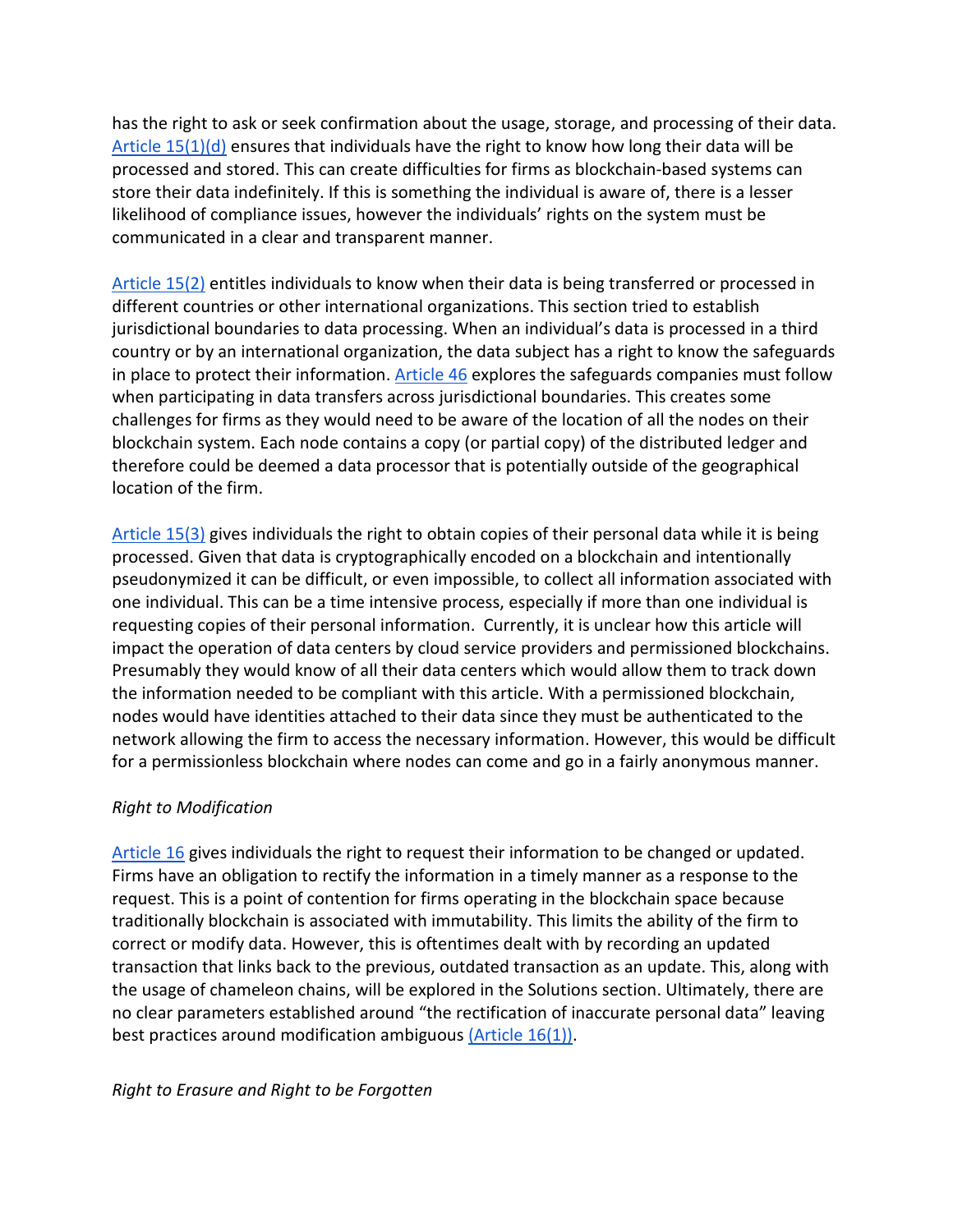[Article 17](https://gdpr-info.eu/art-17-gdpr/) aims to discuss an individual's right to delete or erase personal information held by firms without delay for several reasons including but not limited to lack of necessity, withdrawal of consent, unlawful processing, etc. [Article 17\(1\)](https://gdpr-info.eu/art-17-gdpr/) and [Recital 66](https://gdpr-info.eu/recitals/no-66/) outline all the reasons for erasure according to GDPR. This article and recital have been of particular interest for scholars regarding practical implementation on blockchain-systems. Many have argued that this article is irreconcilable on private blockchain systems, unless there are structural changes or additions to the network (Jurdak et al., 2019). However due to the lack of concrete definitions surrounding erasure and forgetting, there are possible solutions pertaining to Article 17. [Article 17\(2\)](https://gdpr-info.eu/art-17-gdpr/) focuses on what it means to delete or erase personal information that has been made public. This article requires controllers to research all available technologies and the associated cost of deleting personal information upon the request of data subjects. However, erasure is never clearly defined under GDPR. Therefore, it is subject to interpretation and could mean something other than absolute deletion or complete erasure. At the time of writing of this paper, there has been only one major court ruling regarding the right to be forgotten by the French authority, *National Commission on Informatics and Liberty* (CNIL) (Kelion, 2019). In a case against Google, CNIL ruled to comply with Article 17 that right to delete does not necessarily mean absolute, permanent erasure (Samonte, 2020). Scholars have suggested that for private, permissioned blockchains destroying the private key in a controlled setting would allow system operators to achieve the equivalent of deletion of data because that information would no longer be accessible; in other words, it affords a de facto right to delete (Daoui et al., 2019).

# *Protection by Design and Default*

[Article 25](https://gdpr-info.eu/art-25-gdpr/) requires firms to "design to implement data-protection principles, such as data minimisation, in an effective manner and to integrate the necessary safeguards into the processing in order to meet the requirements of this Regulation and protect the rights of data subjects." Privacy by design makes it essential for firms to center the protection of individual's personal data in the design of their system. Prior to this regulation, there were no strong privacy constraints on the design of systems. This article works to guarantee that the privacy of an individual's data is of the utmost priority for a firm when designing new systems.

### **Understanding the Personal Information Protection and Electronic Documents Act (PIPEDA)**

Canadian regulators have been aware of the importance of data privacy regulation for years. When first introduced in 1983, Canada's Privacy Act was seen as progressive legislation (Office of the Privacy Commissioner of Canada, 1983). Predating the rise of Google and Facebook, this regulation worked to balance the needs of the general public and private firms (Geist, 2018). However, despite the strong start, Canada lagged in updating the regulation for years. In 2000, Canada updated their privacy framework introducing the PIPEDA. This regulation established [ten fair information principles](https://www.priv.gc.ca/en/privacy-topics/privacy-laws-in-canada/the-personal-information-protection-and-electronic-documents-act-pipeda/p_principle/) for firms and organizations to adhere to while processing data. These principles are: *accountability; identifying purposes; consent; limiting collection; limiting use, disclosure, and retention; accuracy; safeguards; openness; individual access; and*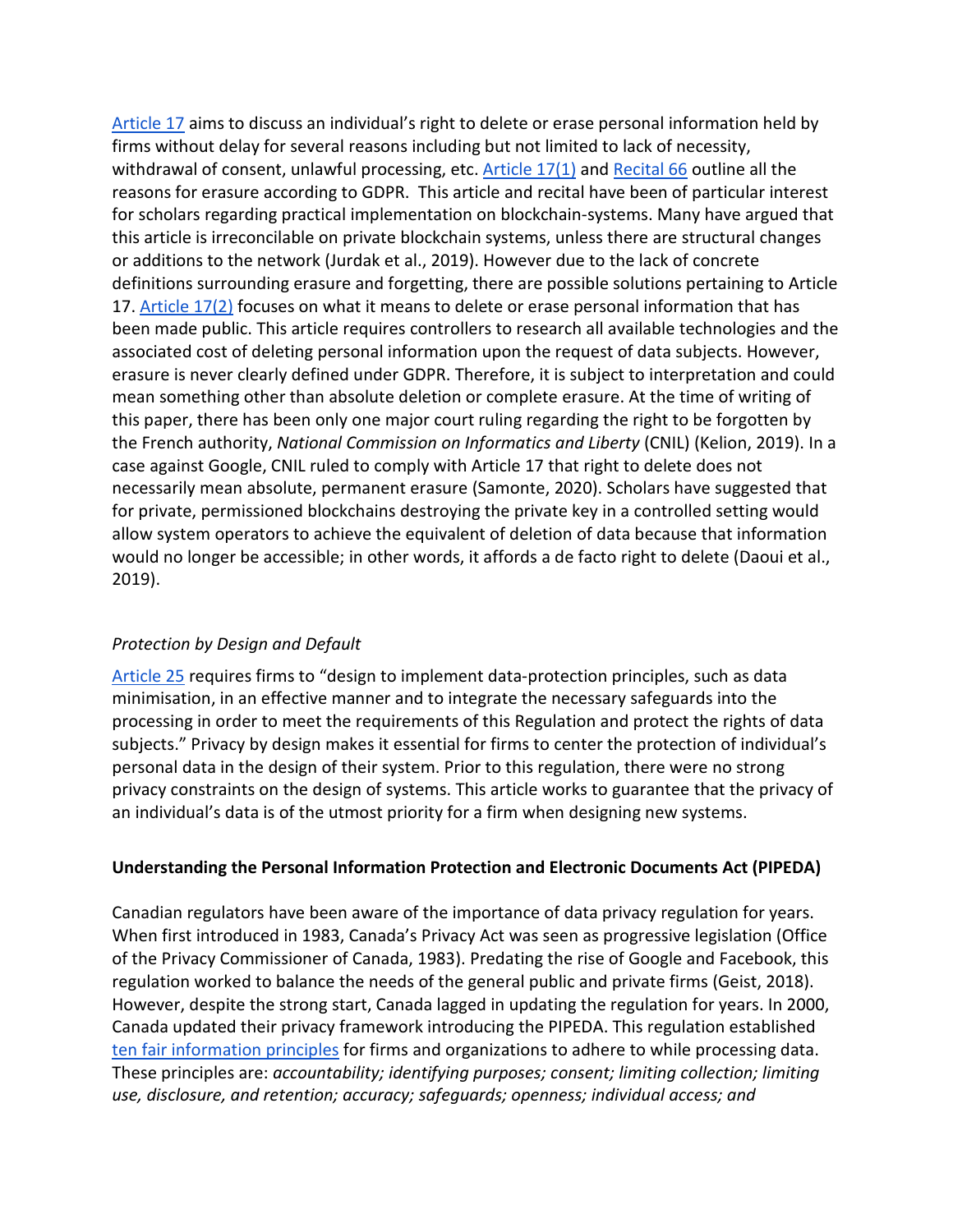*compliance*. At the time of its passage, PIPEDA was one of the boldest data privacy frameworks that existed. In some ways we can see how the OECD modeled their [privacy principles](https://www.oecd.org/sti/ieconomy/oecd_privacy_framework.pdf) after that of PIPEDA. This section will examine the ten major principles of PIPEDA and subsequently explore how it is expected to impact the future of Canadian regulation within this sector.

### *Accountability*

The [accountability principle](https://www.priv.gc.ca/en/privacy-topics/privacy-laws-in-canada/the-personal-information-protection-and-electronic-documents-act-pipeda/p_principle/principles/p_accountability/) requires organizations to be "responsible for personal information under its control [and] appoint someone to be accountable for its compliance with these fair information principles." The focus of this principle is to appoint an individual at the firm to control and oversee the processing of data. By assigning an entity to control the data, the idea is that if there is a data breach an individual or group can be held accountable. This principle falls in line with the GDPR [Article 4\(7\),](https://gdpr-info.eu/art-4-gdpr/) or the role of data controller. Principles and articles like the one aforementioned allude to the challenge governments are facing when it comes to trying to regulate the control, flow, and processing of data within private firms. Ultimately this traditional approach assumes that individuals are not in control of nor accountable for their personal information on corporate systems, which has been the case in the world of traditional centralized systems. However, with decentralized and, in particular, SSI systems there is a possibility for the users to control their own information thus giving the power of data sharing to the individual as opposed to the firm.

# *Identifying Purposes*

The [identifying purposes principle](https://www.priv.gc.ca/en/privacy-topics/privacy-laws-in-canada/the-personal-information-protection-and-electronic-documents-act-pipeda/p_principle/principles/p_purposes/) requires that firms "identify and document [their] purposes for collecting personal information.. [and] why your organization needs their personal information before or at the time of collection… [and] obtain [data subject's] consent again should you identify a new purpose". Similar to ideas of purpose specification, found in Article  $5(1)(c)$  and (d) of GDPR, firms must identify the reason they are collecting data, how long they will be holding that data, and what they plan on using that data for. This principle works to create more transparency between the data subject and the firm. If firms wish to use data for a purpose outside of what was originally agreed upon, often through terms and conditions, they must reobtain consent from the data subjects. Regulators have come to realize the danger of firms collecting massive amounts of data points on individuals and the need to regulate these industries. One of the most notable events which shed light and renewed interest on this issue was the 2015 Cambridge Analytica and Facebook scandal (Confessore, 2018). Facebook was found to be collecting, bundling, and selling the data of individuals on their platform (Chaykowski, 2018). This resulted in hours of testimony to the US Congress, the ushering in of regulations like the [California Consumer Privacy Act,](https://oag.ca.gov/privacy/ccpa) and global interest in the repercussions, or lack thereof, Facebook would face.

### *Consent*

The [consent principle](https://www.priv.gc.ca/en/privacy-topics/privacy-laws-in-canada/the-personal-information-protection-and-electronic-documents-act-pipeda/p_principle/principles/p_consent/) outlines what meaningful consent is and how "people must understand what they are consenting to… [and that] customers will understand the nature, purpose and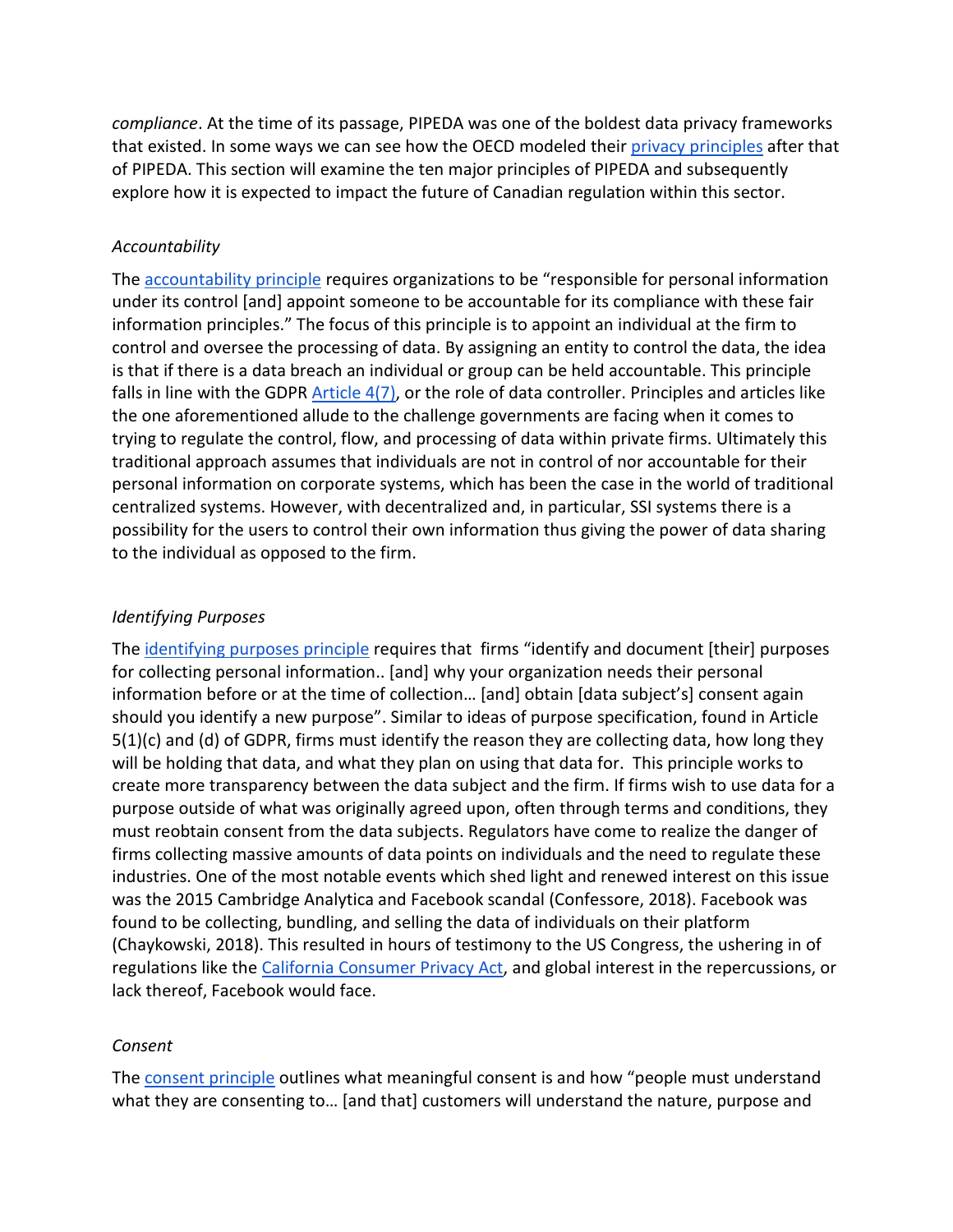consequences of the collection, use or disclosure of their personal information". Consent must be free, informed, and retractable at any time throughout the collection, processing, and use. There ar[e few exceptions](https://www.priv.gc.ca/en/privacy-topics/privacy-laws-in-canada/the-personal-information-protection-and-electronic-documents-act-pipeda/r_o_p/gd_d1-d2_201703/) in which disclosures of information can be given without consent, however most reasons pertain to active investigations or criminal proceedings[. Article 7](https://gdpr-info.eu/issues/consent/) and [Recital 32](https://gdpr-info.eu/recitals/no-32/) of GDPR provide the conditions needed to obtain consent. Firstly, both regulations allow for individuals to withdraw consent at any time and firms must respond in a timely manner. This means firms must be aware of what they need to do in the case of consent being revoked. Secondly, both regulations require terms and conditions of services as well as use, processing, and collection of data to be explained to the data subjects in a clear manner. Lastly, for both regulations, it is important to note that conditions for consent change for children and when handling healthcare data.

### *Limiting Collection*

The [limiting collection principle](https://www.priv.gc.ca/en/privacy-topics/privacy-laws-in-canada/the-personal-information-protection-and-electronic-documents-act-pipeda/p_principle/principles/p_collection/) establishes that firms must be honest about the information collected and to "collect personal information by fair and lawful means.. [and] collect only the personal information [the] organization needs to fulfill a legitimate identified purpose". Data collection has a ubiquitous presence in our day to day lives with firms massively benefitting from gaining all of this information. Oftentimes, individuals unwillingly give away their information, whether that be via clickthrough agreements or cookies tracking your browser history. The limiting collection principle tries to protect the privacy of our personal information and requires firms to make a cognizant effort to explain what information is being collected and the identified purpose for that collection.

### *Limiting Use, Disclosures, and Retention*

The [limiting use, disclosures, and retention](https://www.priv.gc.ca/en/privacy-topics/privacy-laws-in-canada/the-personal-information-protection-and-electronic-documents-act-pipeda/p_principle/principles/p_use/) principle determines that "unless the individual consents otherwise or it is required by law, personal information can only be used or disclosed for the purposes for which it was collected… [and] must only be kept as long as required to serve those purposes". This principle corresponds with Article 5 of GDPR, specifically around the idea of data minimization and ensuring the information remains confidential. This principle and Article 5 of GDPR require firms to actively engage with data throughout its entire lifecycle at the organization and be responsible for how the information is being managed. In limiting the use, disclosures, and retention of data, PIPEDA is focused on minimizing the amount of time firms hold on to data and who they are sharing that information with. Specifically in regards to sharing that information, according to the consent principle, it needs to be clearly outlined how this information is being used, how long it will be used, and who will have access to it. This limitation principle gets to the planning phase of projects. Groups need to meticulously think through the ways this information will be used because those are the only parameters the individual is consenting to. It is better for firms to take more time in the planning phase to think about all the requirements they will need to clean, process, and analyze information in a timely manner as well as what happens to the data when they are finished.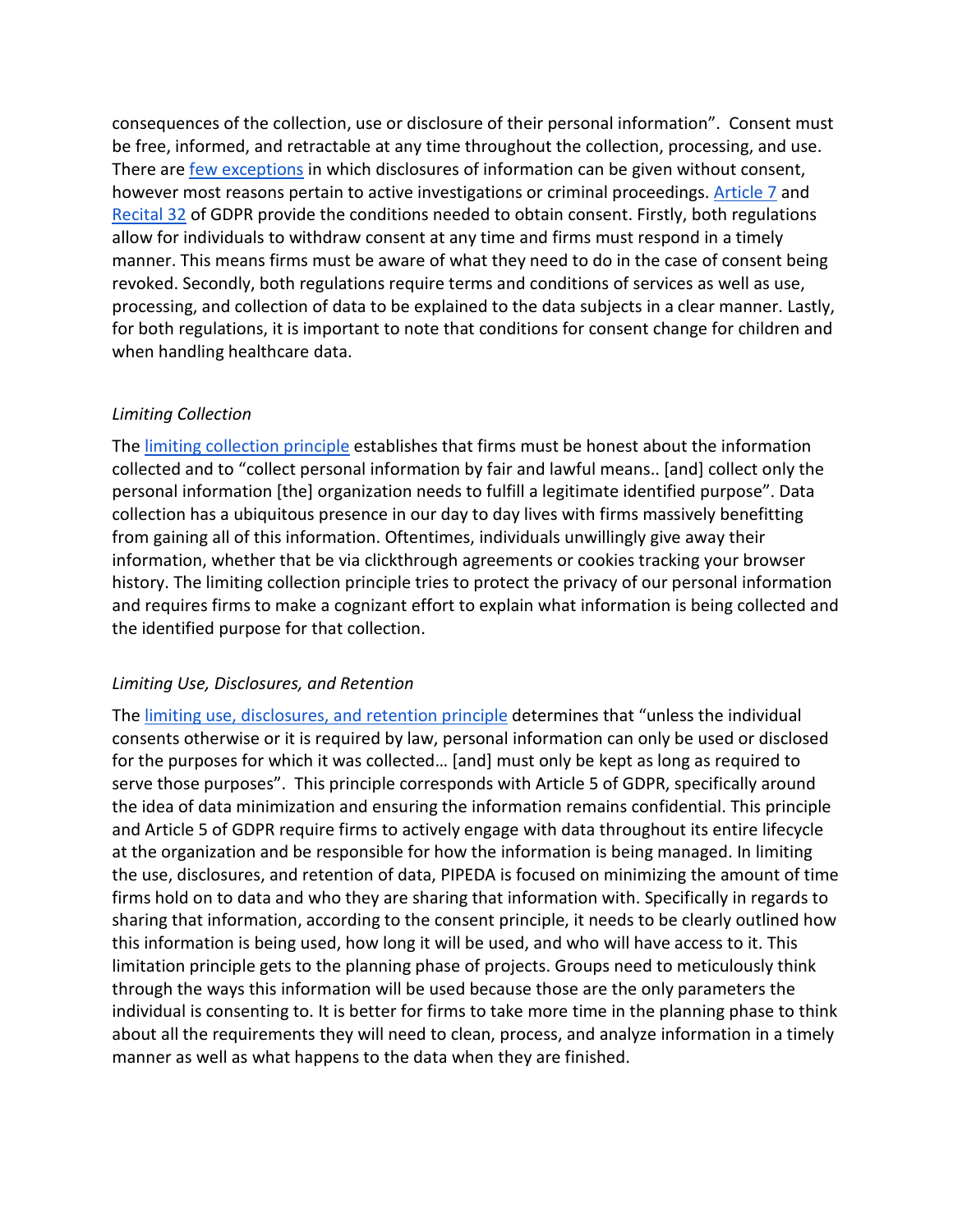### *Accuracy*

The [accuracy principle e](https://www.priv.gc.ca/en/privacy-topics/privacy-laws-in-canada/the-personal-information-protection-and-electronic-documents-act-pipeda/p_principle/principles/p_accuracy/)ncourages firms to "minimize the possibility of using incorrect information when making a decision about an individual or when disclosing information to third parties". This principle focuses on ensuring all information maintained and stored about individuals is as correct as possible. This requires due diligence on the side of the firm and that it quickly responds to calls for correction. This principle coincides with Article 16 of GDPR, which guarantees the right to modification in a timely and accurate manner. Individuals have a right to change their information to reflect current correct information. Essentially this principle and article guarantees the accuracy and integrity of the records being stored within the systems at the firm.

### *Safeguards*

The [safeguard principle](https://www.priv.gc.ca/en/privacy-topics/privacy-laws-in-canada/the-personal-information-protection-and-electronic-documents-act-pipeda/p_principle/principles/p_safeguards/) requires that firms "protect personal information in a way that is appropriate to how sensitive it is… [and] against loss, theft, or any unauthorized access, disclosure, copying, use or modification". This principle works to build confidence among individuals that their personal information is being kept in a secure and sensitive manner. Individuals put a lot of trust in companies and organizations that they share their data with. Often this can be transactional data linking to a credit card or sensitive information like passport numbers. Firms often struggle with ensuring the safety of this information. In IBM's *Cost of a Data Breach Report 2021*, 44% of all data breaches were of customer's personally identifiable information with firms paying an average of \$180 USD per lost or stolen record (IBM, 2021a). Findings also suggest that the cost of a data breach in Canada has gone up by almost one million CAD from \$4.5 million CAD in 2020 to \$5.4 million CAD in 2021. While there are no specific requirements in PIPEDA on how to safeguard an individual's personal information, firms should be aware of the importance of keeping their systems secure and up to date. This is both a moral imperative, to maintain the trust of customers, as well as good business practice due to the cost associated with addressing data breaches.

### *Openness*

The [openness principle](https://www.priv.gc.ca/en/privacy-topics/privacy-laws-in-canada/the-personal-information-protection-and-electronic-documents-act-pipeda/p_principle/principles/p_openness/) works to guarantee firms "inform customers and employees that you have policies and practices for managing personal information…[in a manner] easily understandable and easily available". This principle focuses on the need for transparency when firms address and share information with individuals. Information provided by the firm needs to be clear and easily digestible. This principle gets to the nature of the knowledge gap between most firms and the individuals using their platform or product. The company or organization holds all the knowledge and individual users are only privy to some of the information. This openness principle corresponds with Article 12 of GDPR, in the sense that, under both regulations, firms have a responsibility to provide transparent communication to their customers. A key aspect of this under PIPEDA, is having easily accessible names and titles of people working in the company as well as who to contact for what information. This allows individuals to have ease of access if they have questions or concerns about the practices of the firm.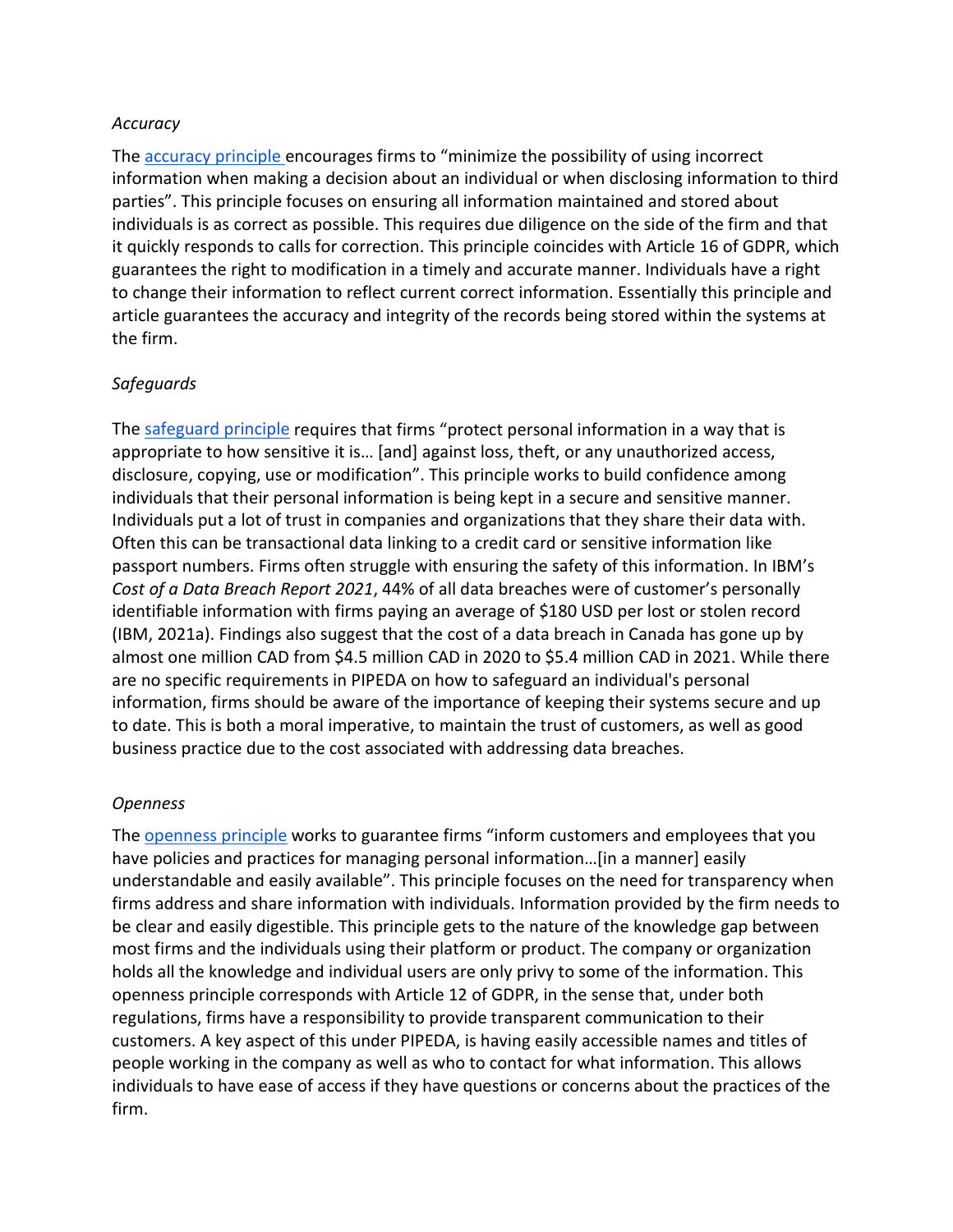### *Individual Access*

The [individual access principle](https://www.priv.gc.ca/en/privacy-topics/privacy-laws-in-canada/the-personal-information-protection-and-electronic-documents-act-pipeda/p_principle/principles/p_access/) informs firms that "individuals have a right to access the personal information that an organization holds about them. They also have the right to challenge the accuracy and completeness of the information, and have that information amended as appropriate". This principle is closely related to the openness principle because it requires firms to have a clear plan of how to address individuals' questions about obtaining, accessing, and requesting their personal information. It is beneficial and advisable for firms to have this information readily available for individuals interested. This information needs to be clear and understandable. This means that plain language must be used, and it is recommended to avoid unexplained acronyms and abbreviations. These requests for information should also be addressed within 30 days unless there are unforeseen obstacles or outside consultation is needed (Fraser, 2022).

# *Challenging Compliance*

The [challenging compliance principle](https://www.priv.gc.ca/en/privacy-topics/privacy-laws-in-canada/the-personal-information-protection-and-electronic-documents-act-pipeda/p_principle/principles/p_compliance/) allows "an individual must be able to challenge [the] organization's compliance with the fair information principles''. This principle gives individuals the right to file a complaint against firms if they believe the firm is not fulfilling their obligations under the fair information principles. This principle encourages firms to establish investigation and complaint handling processes. All complaints filed against firms must be taken seriously and properly investigated in a timely manner. The firm is responsible to inform the individual of their own procedure for handling complaints as well as procedures from regulatory agencies and the Office of the Privacy Commissioner of Canada. All complaints must be addressed by the individual accountable for the firm's compliance with PIPEDA, often this is the Chief Privacy Officer. Upon completion of the investigation into the complaint, the firm has an obligation to inform the individual regarding the outcome. While this is the federal precedent, provinces with their own privacy regulation, including British Columbia, Alberta, and Quebec, have their own procedure for handling complaints at the provincial level. In Canada, the federal and provincial regulation work together, in which provincial regulation supersedes federal regulation (Ibid). While these regulations may differ, largely they are similar to federal policy.

# **Potential Challenges and Solutions**

Upon examining the foundational requirements of GDPR and PIPEDA, five major challenges arise from the regulations for those operating in the decentralized and distributed space. While these challenges can create some obstacles for firms during the design phase, it is good to keep these in mind. The major challenges identified are *right to forget, erase, and modify; role of data controller; privacy by design; anonymization; and jurisdictional constraints*. Because these challenges arise in both GDPR and PIPEDA, there is a strong indication that we will see the development of these aspects of the regulation with time. When firms consider if these challenges apply to their solution and how they will address these challenges, their product or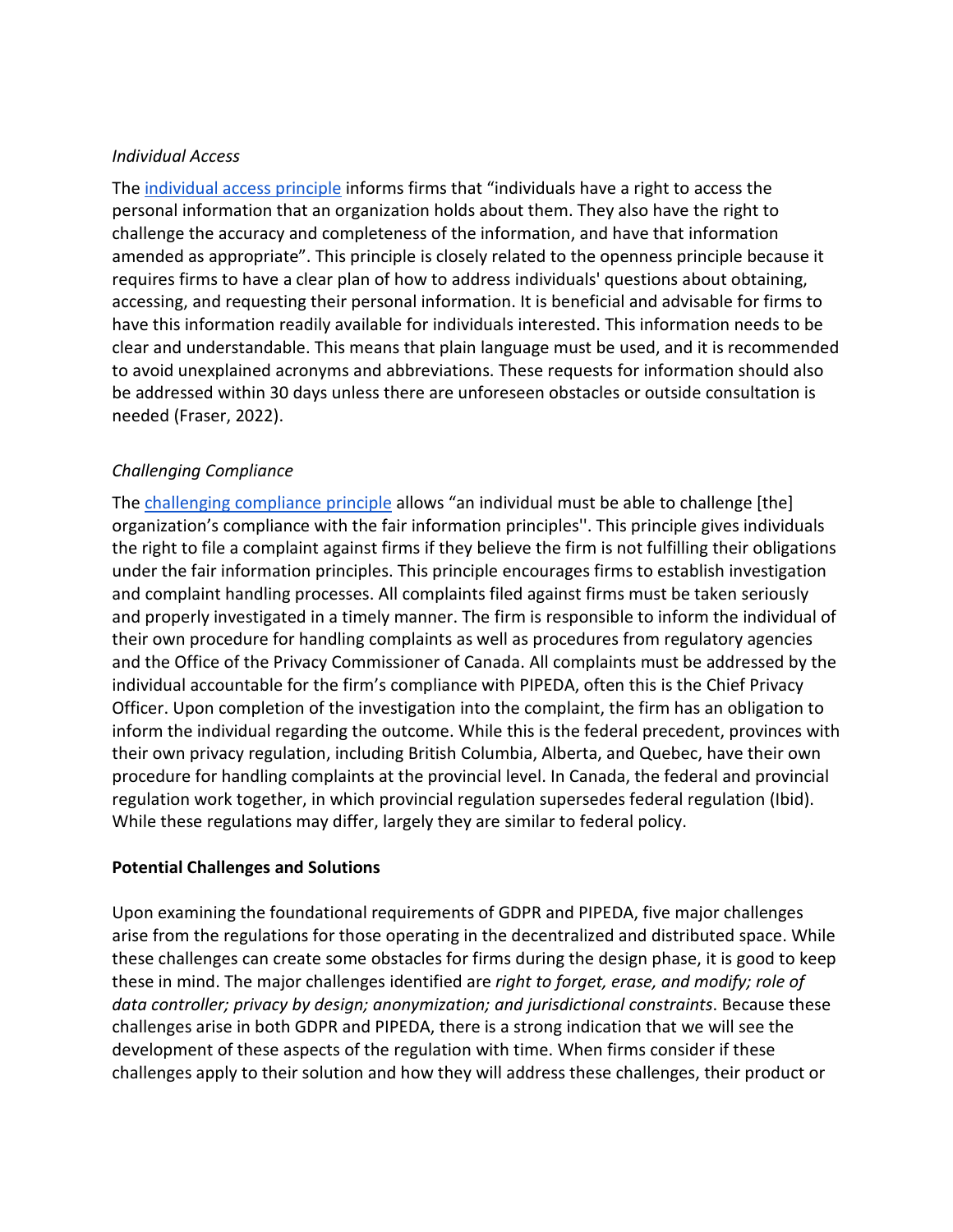platform will ultimately be stronger for it. In the following section, we will briefly re-introduce the topic and offer some solutions for private blockchains and distributed ledgers.

# *Right to Forget, Erase and Modify*

This section of regulation gets to the heart of the idea that individuals may want to change the information being stored about them. They can choose to do this in multiple ways under GDPR and PIPEDA which include erasure and/or modification. This can be difficult on blockchainbased systems due to the immutability of the network. However, fundamentally these two are not irreconcilable because regulations have left the definitions or parameters of deletion and modification vague. In turn, this does give firms some options and leeway regarding how best to go about addressing these challenges. So far, there are three potential solutions to addressing these challenges on blockchain-based systems including: modification via chameleon chain, modification via updating information through additional blocks, and erasure via destruction of private key.

First, modification via chameleon chain offers an editable, redactable blockchain architecture (Tatar et al., 2020). By having an editable blockchain, individuals would be able to keep their personal information up-to-date and remove any data they no longer want the firm to hold. This addresses some of the concerns regulators have with the immutability component to blockchain and distributed ledger systems. At the 2017 *IEEE European Symposium on Security and Privacy*, researchers posited that the creation of a chameleon chain was possible by targeting the collision resistance property of blockchain systems. The researchers found:

"All blockchain designs rely on a hash chain that connects each block to the previous one, to create an immutable sequence. The immutability comes from the collision resistance property of the hash function. The best way to grasp the concept of a redactable blockchain is to think of adding a lock to each link of the hash chain… Without the lock key it is hard to find collisions and the chain remains immutable but given the lock key it is possible to efficiently find collisions and thus replace the content of any block in the chain. With the knowledge of the key, any redaction is then possible: deletion, modification, and insertion of any number of blocks. Note that if the lock key is lost or destroyed, then a redactable blockchain reverts to an immutable one." (Ateniese et al., 2017, Page 112)

This system does trade-off security to achieve erasability because it is possible that a bad actor finds the correct collisions on the system and in turn incorrectly modifies the chain. However, this solution also offers some work around regarding one of the major challenges firms are facing when trying to implement decentralized systems.

Second, and less technically sophisticated than the previous option, is to modify the chain with updated information in new blocks. Ideally, the block to be modified would be the latest one on the chain making the rectification of that block clear in the subsequent block afterwards. Firms stray away from completely removing the block with incorrect information because that would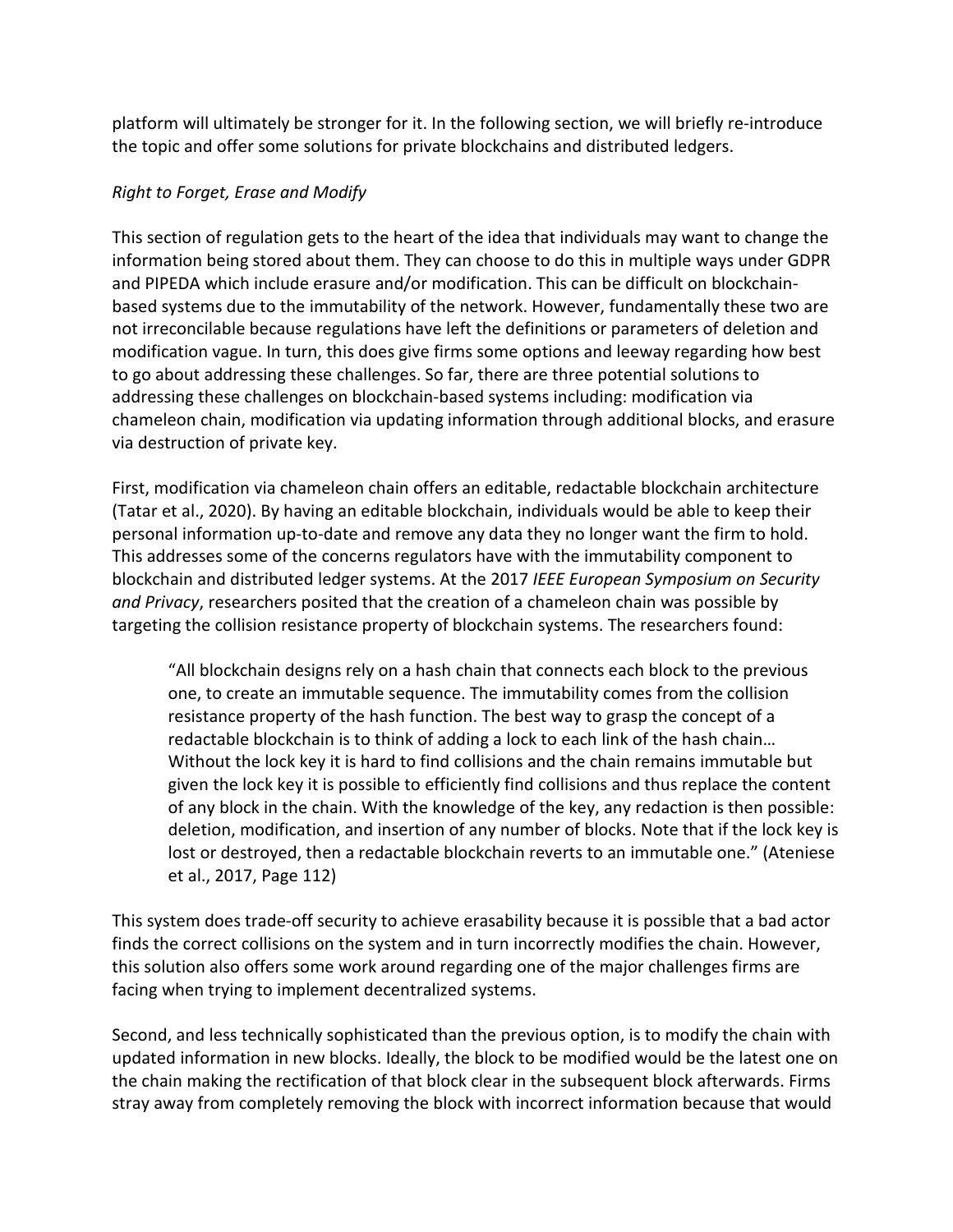'break the chain' thus breaking its integrity and weakening the system (Jurdak et al., 2019). However, if an individual requested that their information be corrected, adding a new block on the chain would address the incorrect information (Riva, 2020). While this would not totally erase the old information on the blockchain, individuals would be able to see that new information was added, thus addressing past blocks. This solution should be further explored with legal counsel to determine whether it meets the standards within the jurisdiction the firm is operating in.

Lastly, and most experimental, is destruction of an individual's private key as means of erasure. Also referred to as crypto-shredding, this new technique posits that since all personal records are encrypted with a private key, if an individual were to destroy that key, their records would be inaccessible and thus rendering them erased (Robinson, 2020). This would also include backups of the individual's records, which is often one of the most difficult aspects of deletion for firms. Recently the software company, Thoughtworks, recommended this solution to Technology Radar as a means to address the right to be forgotten (Thoughtworks, 2019). This is a new solution that hasn't been explicitly addressed by any regulatory body, at the time this paper was written. However, it does offer a promising solution to the right to erasure. Again, due to the newness of this technique, it is recommended that firms seek the help of legal counsel before wholly committing to this solution as an answer to the right to be forgotten and right to erasure.

# *Role of Data Controller*

By establishing an individual or organization as a data controller, regulators are trying to create accountability within the handling of information and personally identifiable data. The mishandling of data is a major problem in the tech industry and policymakers' approach is to establish an entity to be legally responsible over the data to encourage and ensure firms compliance with current regulation. Traditionally this role is filled by the Chief Privacy Officer of the company, however, for decentralized and distributed systems where there is limited to no centralized authority this approach can be challenging.

In these systems there is not necessarily a single authority figure (given the system design) who controls all the data and information; instead, there are many nodes on the systems. Some groups like the CNIL and the UK's Information Commissioner's Office (ICO) have suggested that the role of data controller can be defined more loosely than originally thought. In November 2018, the CNIL issued a report looking at possible solutions to reconcile blockchain-based technologies and GDPR. Of particular interest was the note that, "in many cases, the participant (i.e. the person deciding to register data on a blockchain) can be considered as a data controller given that the participant determines the purpose and means of data processing" (CNIL, 2018). Depending on the system architecture, nodes in decentralized and distributed systems can have control over what data is stored in the network. Some have argued, including CNIL, that these individuals are both the processor and the controller of their data. However, this decision is not universally recognized throughout Europe. Also in 2018, the UK's ICO issued guidance on data controllers and processors under their *[Data Protection Act](https://www.gov.uk/data-protection#:%7E:text=The%20Data%20Protection%20Act%202018,Data%20Protection%20Regulation%20(GDPR).&text=They%20must%20make%20sure%20the,used%20fairly%2C%20lawfully%20and%20transparently)*. In their findings, they suggest that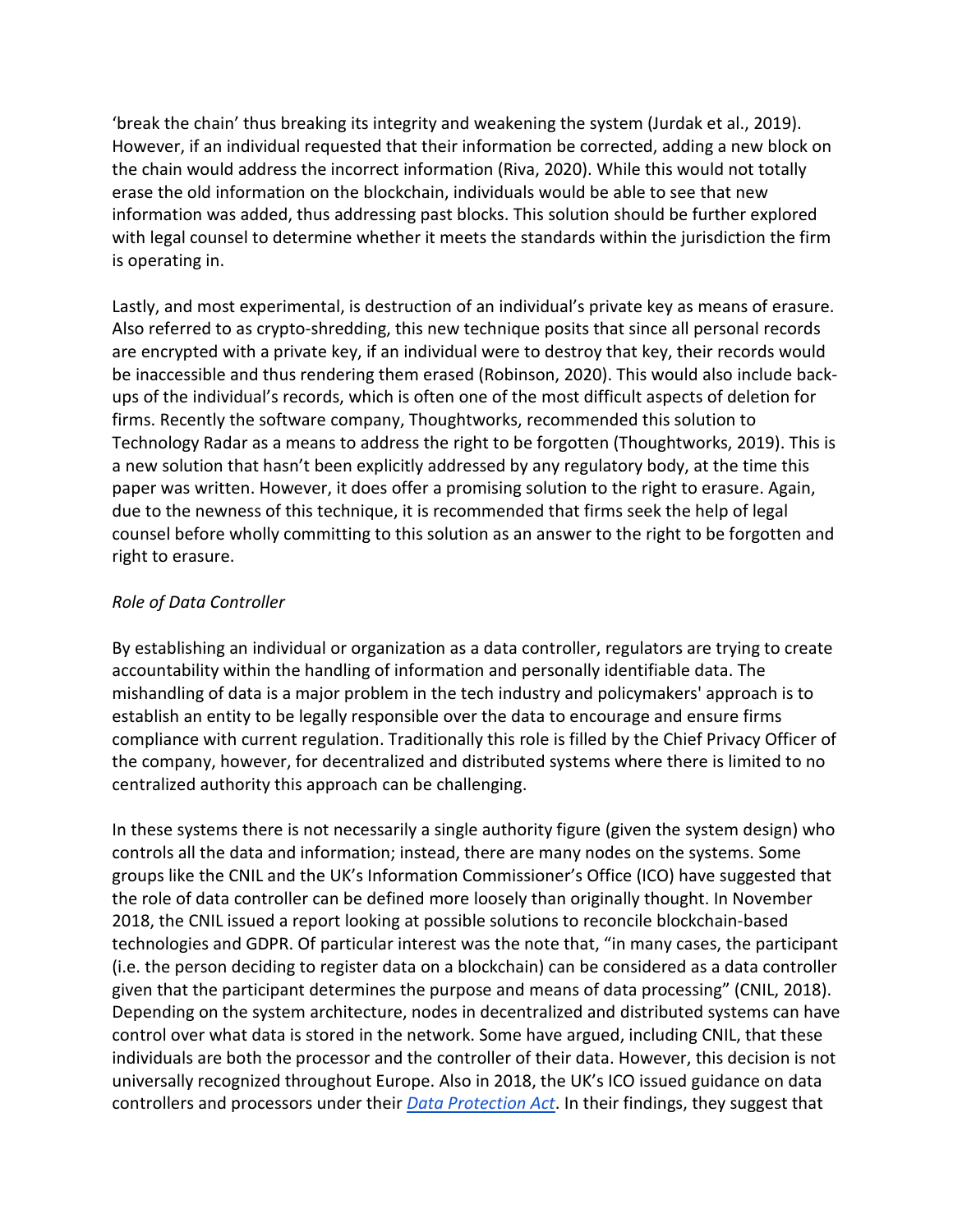entities must be either the controller or the processor of a system and there is no room for crossover (ICO, 2018). However, they also suggest it is possible to designate the firm or company itself as the data controller of the system. This is because a data controller can be a legal agency, according to the definition in Article 4(7) of GDPR. However, this solution will only work for decentralized systems associated with a larger firm, but that is not always the case as some systems run in a truly decentralized manner with no authority.

# *Privacy by Design*

This challenge arises because in GDPR and in PIPEDA, regulation requires firms to center the privacy of individuals in all steps of the design, planning, and implementation phase. This challenge corresponds with the basic ideas of data minimization and purpose specification mentioned in the previous sections. In blockchain-based systems it can be difficult to ensure privacy by design because often these systems collect a plethora of information on individuals and store data indefinitely. This can be extremely difficult to resolve with current regulation, especially on public blockchains where information, potentially personally identifiable information, is available to all nodes on the system. One solution to address this challenge is to store all information off-chain. IBM defines off-chain storage as "any non-transactional data that is too large to be stored in the blockchain efficiently or requires the ability to be changed or deleted" (IBM, 2018). By using off-chain storage solutions, firms benefit from more advanced search functions, faster processing time, and lastly, more privacy because transactions are not visible on the public chain (Pinto, 2019). By offering privacy-preserving options through offchain storage and having the ability to edit and delete data, firms are able to work within the regulatory framework. When designing a decentralized and/or distributed system, firms should consider using off-chain storage for security and privacy reasons.

Another privacy-preserving approach is to use an SSI system. In SII systems, transactional data that might contain personally identifiable information is never stored on a ledger; instead, communications occur peer-to-peer. The ledger is simply used to set up a cryptographically secured communication channel and for purposes of verifying the integrity and authenticity of information exchanged.

# *Pseudonymization*

A major challenge that arises from comprehensive data governance models is the threshold for anonymization of personally identifiable information. Governing bodies have made a strategic decision to set a very high threshold for anonymization of data, in part, because of the prevalence of data breaches as mentioned in the Safeguards section in this paper. However, there are no clear parameters of when data has been anonymized enough. This can leave firms guessing about whether their solution meets these ambiguous guidelines. One way to deal with this issue is through decentralized identifiers (DIDs). According to Microsoft, DIDs are, "a trust framework in which identifiers, such as usernames, can be replaced with IDs that are selfowned, independent, and enable data exchange using blockchain and distributed ledger technology to protect privacy and secure transactions" (Microsoft Security, 2020). The purpose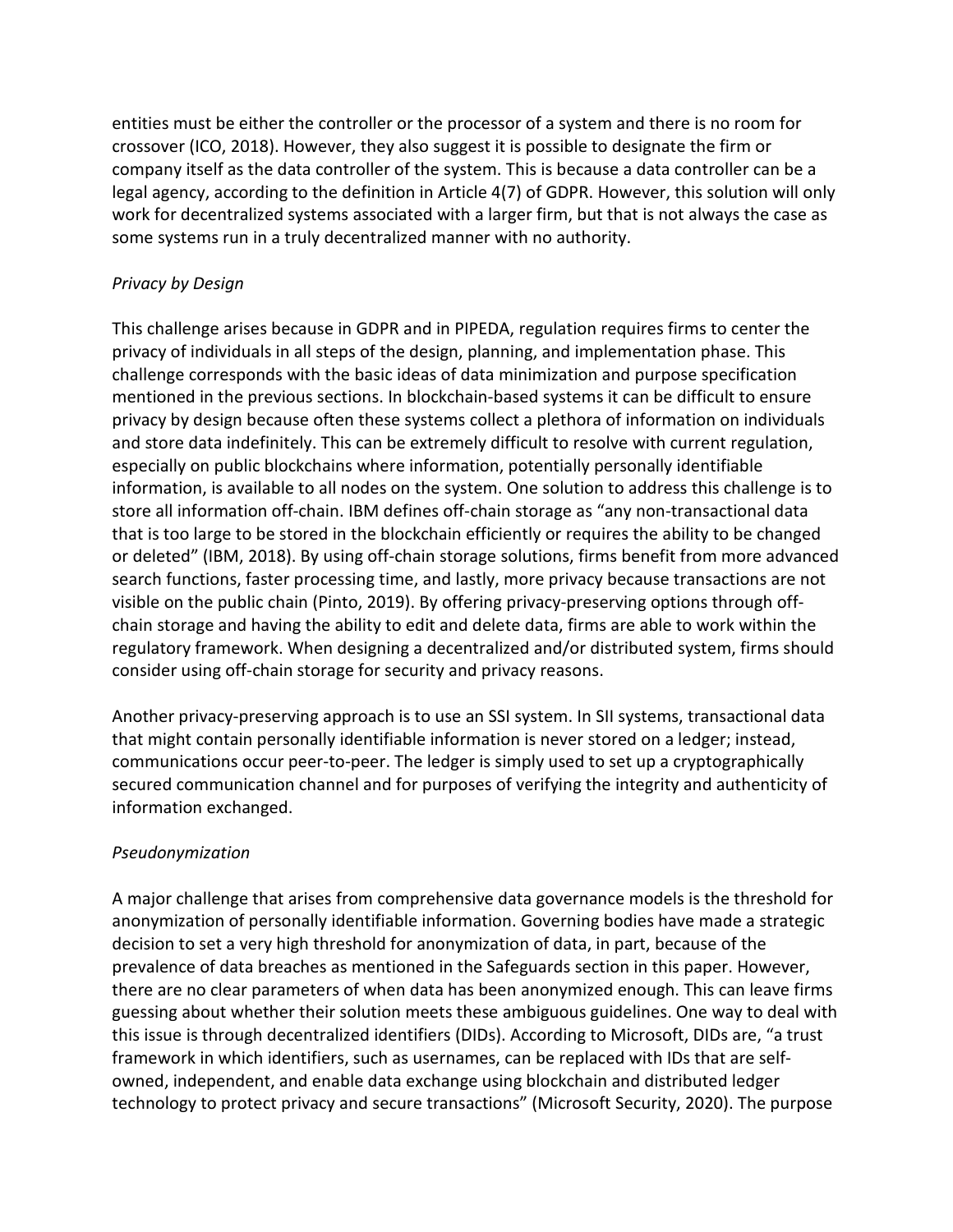of DIDs is to return the power back to the individual making them the issuer and verifier of their own identity. DIDs have risen in popularity as a response to the lack of control individuals have over their personally identifiable information and who is storing it. With this information stored in caches that individuals are often unaware of, such data becomes vulnerable to cyber security attacks.

Consumers have normalized having much of their personal information given away during transactions when often that information is not relevant. For example, if you go to the store to buy alcohol and you show the clerk your driver's license, all they truly need to know is whether you are at or over the age required to buy alcohol. However, they have access to your home address, name, driver's license number, birthday etc. because that information is readily available on your license. In turn, the individual has no control over sharing that information with them. DIDs reduce how much information is shared for any transaction, thus reducing identifying factors that could be traced back to an individual. These identifiers can be completely anonymous, if an individual wants, making them a suitable option for compliance within regulatory frameworks (Goodell & Aste, 2019). Use cases of DIDs include but are not limited to identification, payments, and healthcare records (IBM, 2021b). Firms interested in storing personally identifiable information should consider utilizing DIDs to meet the requirements of anonymization.

# *Jurisdictional Constraints*

Geographical boundaries are relevant when it comes to third party processing of data across international borders. If countries have agreements with one another, much like the adequacy status between Canada and the EU, there is a free flow of information. However, issues arise when the processing of information takes place outside of the country of origin. This in part has to do with consent as individuals only consent to having their data used, collected, and processed in the country in which the firm is located. This challenge will be unique to every use case because of the design of the system. One way to guarantee a firm is compliant with this restriction is to have all processing of information take place in the firm's country of origin, but this approach has obvious limitations for large-scale public permissionless blockchains even if suitable for private, permissioned systems.

# **Limitations**

This study provided an overview of relevant articles, recitals, and principles outlined by Canadian and European privacy governing agencies for firms operating in the decentralized space. The focus of this study was to research the impact these privacy regulations have on private, permissioned blockchain-based systems and present possible solutions to challenges that arise with compliance. As decentralized systems become more prominent and relevant in today's discourse about privacy and data rights, governments need to focus on creating regulation that encourages the development of these systems. Moore's Law suggests that a computer's processing speed doubles every 18 months which ushers in periodic bursts of innovation in system speeds and processing power (Rotman, 2021). According to IBM, demand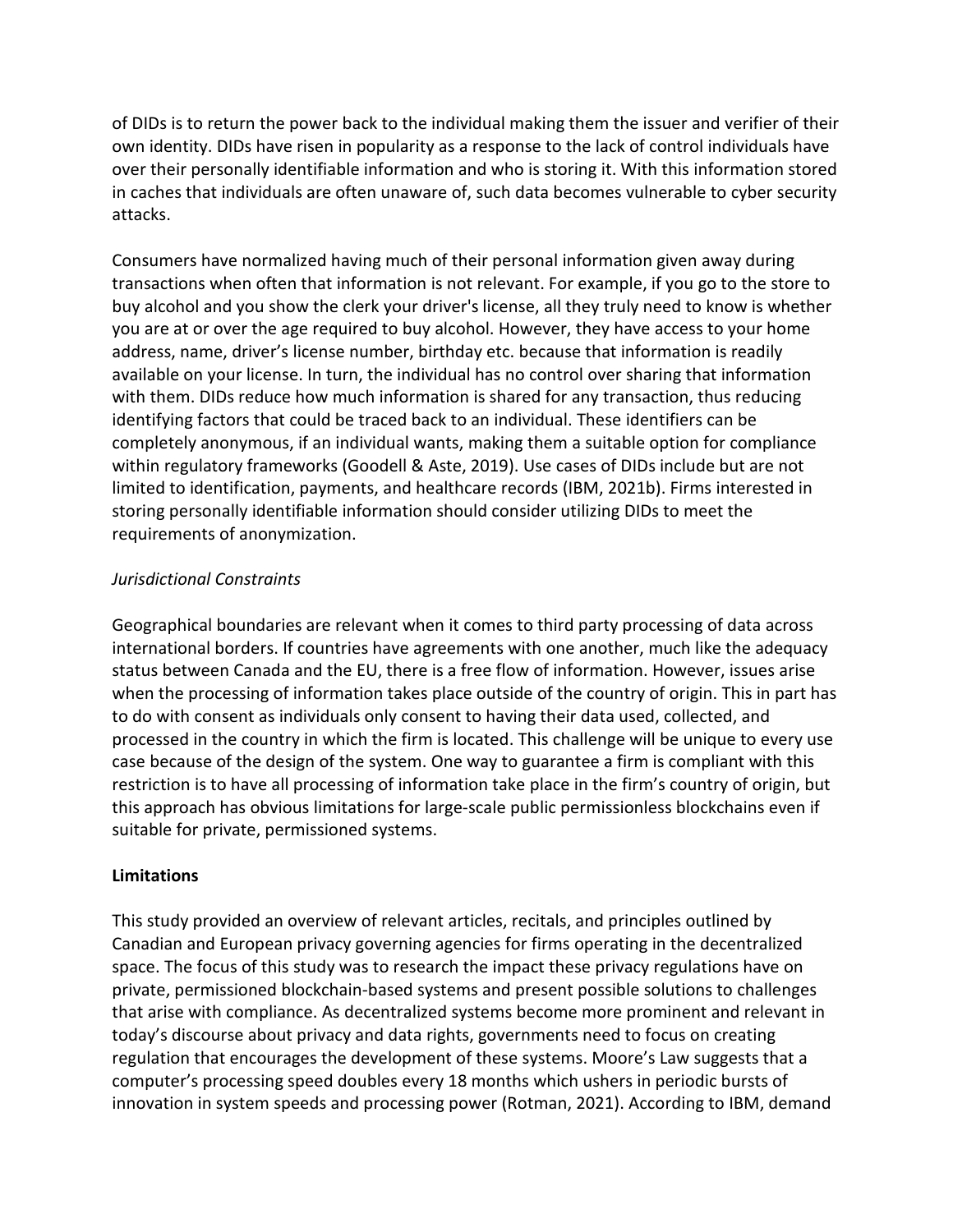for blockchain skills has increased by "almost 2,000% from 2017 to 2020" (IBM, 2020). Similarly, the 2019 Gartner Chief Information Officer (CIO) Agenda Survey noted that "even though they are still uncertain of the impact blockchain will have on their businesses, 60% of CIOs… said that they expected some level of adoption of blockchain technologies in the next three years'' (Rimol, 2019). These reports indicate firms are expecting to see growth in the blockchain-based information processing sector. Technology and innovation grows exponentially, leaving regulators and policy makers constantly playing catch up. As a result, we can see regulation also changing, granted, at a much slower pace. Firms will need to remain aware of the changes happening within the field and the long-term impact that has on regulation within the country in which they are operating.

### **Future Research**

Due to Canada's changing adequacy status with the EU it can be expected that major privacy policy changes will come out in the following one to two years addressing some of the gaps between the regulations. Quebec's **Bill 64** and the tabled federal legislation, the [Digital Charter,](https://www.ic.gc.ca/eic/site/062.nsf/eng/00119.html) provide insight into the direction the Canadian regulation is moving. Both of these new regulations mirror the language and tone of GDPR from requirements of firms to potential penalties for not reporting breaches. Canadian privacy regulation has tended to stay general, providing principles to follow instead of firm, set rules. However, in November of 2018, Canada signaled that the government was going to start to put stricter regulations and punitive measures in place, like a maximum fine of \$100,000 CAD, for firms that fail to report data breaches (Global News Staff, 2018). As new regulations and amendments come out, it will be helpful for firms to understand the relevant policy changes and possible fines they can receive. Therefore it is recommended to follow-up this report when the new Canadian regulation comes into place and analyze how these changes will impact the development of companies.

Simultaneously, there is a need to analyze specific use cases based on their design, white paper, and functional specification to provide specific recommendations and privacy by design suggestions moving forward. Decentralized systems, specially distributed ledger technologies, are highly sophisticated and have to be examined at the microlevel in order to determine whether or not a particular system is compliant. It is also recommended that firms complete a [Privacy Impact Assessment](https://www2.gov.bc.ca/gov/content/governments/services-for-government/information-management-technology/privacy/privacy-impact-assessments) for individual use cases, depending on their location these can differ country to country and province to province. However, it is often when firms rush through these processes that they miss vital information that will help the longevity of the company. This also extends to the requirements of the reporting process, specifically in the Safeguard and Challenging Compliance principle, which highlight the responsibilities firms have while collecting, processing, using, and/or storing personally identifiable information. For example, in 2020, 40% of firms who reported a breach of records did not fulfill the requirements or provide the necessary information to assess the "Real Risk of Significant Harm'' as mandated under PIPEDA (Krebs & Brock, 2020). Ultimately, this lack of communication between regulators and firms harms the individual who is using the system. Hence, taking the time to provide the necessary documentation to do full assessments of the system architecture is vital to the long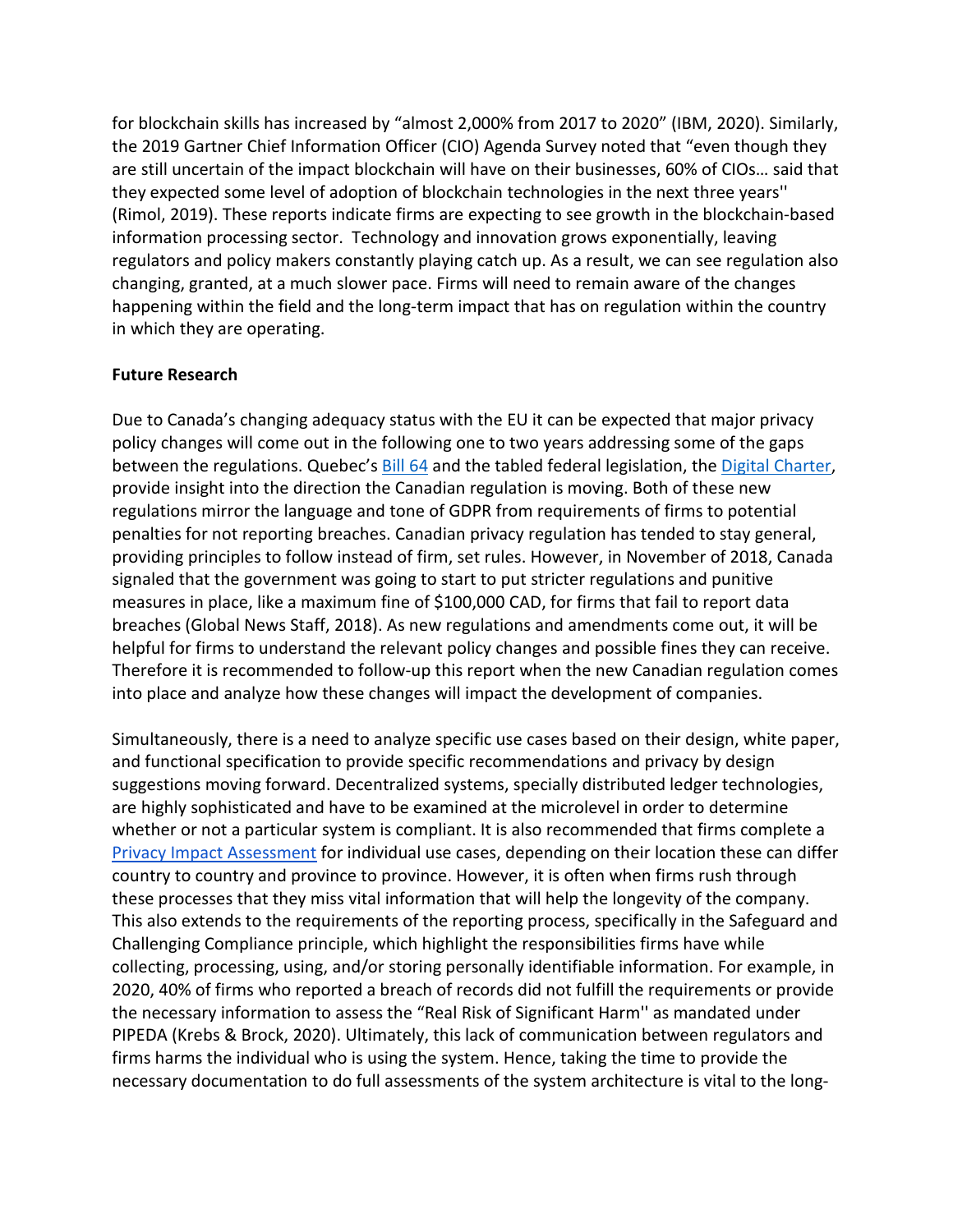term success of any project. Governments need to clearly outline the steps that firms can take to remain compliant with current regulation.

### **Conclusion**

Distributed ledger and blockchain-based technologies are advantageous to firms with the rise of data breaches and storage of personally identifiable information. There are trade-offs associated with running and maintaining these systems in the long run, like start-up cost and energy cost associated with running servers. Regulators and policymakers should not be naive about the importance of this technology, the exponential growth we have seen, and the expected growth noted by those in the industry. They need to understand how offering blanket regulations for new innovations has significant limitations and could hinder the growth of the industry. Offering concise language about what regulations mean and clear legal definitions will benefit private industry when designing solutions. Current regulation is ambiguous and often does not directly discuss different forms of decentralized technologies making it unclear how firms best situate themselves. More governments need to refer to documents like CNIL's "*Blockchain and the gdpr: Solutions for a responsible use of the blockchain in the context of personal data*" to provide a clear framework for these decentralized firms to operate. These new innovations in technology are not going away and policy makers need to be proactive in their approach to working through some of these challenges.

Ultimately for all firms piloting solutions in the decentralized, distributed, and self-sovereign space, it is important to take a risk-based approach. Be aware of the tools that can be used, like Privacy Impact Assessments and guidance from legal professionals. Much of this regulation is still relatively new and utilizes ambiguous language, which leaves firms in the dark about what they need to do to meet the current industry standards. Noting relevant court cases will help companies and organizations track the direction the industry is moving in and the legal precedent for specific challenges that arise. With increased communication and collaborations between private industry and governing bodies, the future of regulation can protect the rights of individuals and their data while simultaneously fostering innovation.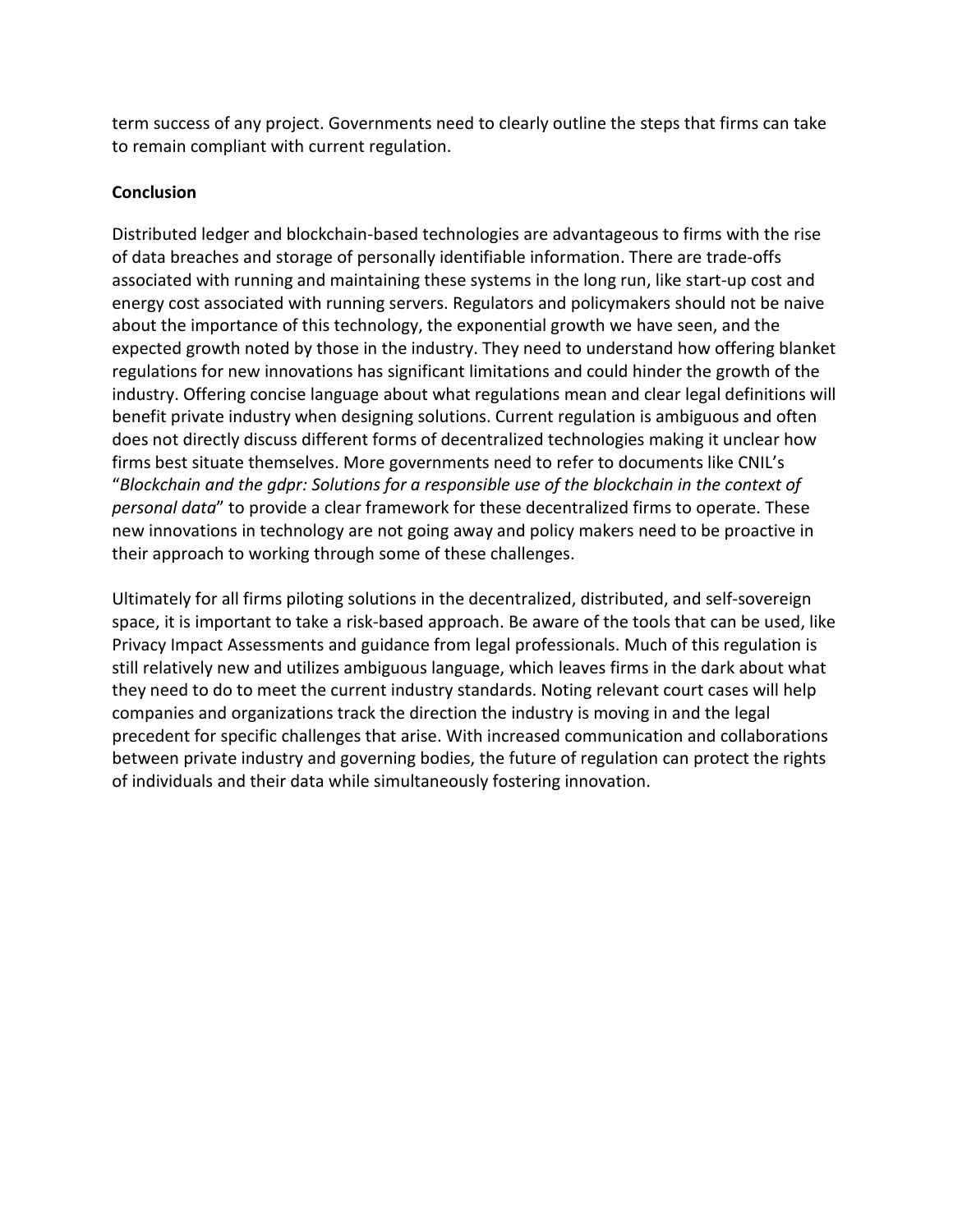#### **References**

- Andriole, S. (2021, July 16). *Too many single points of failure threaten our digital infrastructures - & they're multiplying*. Forbes. https://www.forbes.com/sites/steveandriole/2021/07/16/too-many-single-points-offailure-threaten-our-digital-infrastructures----theyre-multiplying/.
- Ateniese, G., Magri, B., Venturi, D., & Andrade, E. (2017). Redactable blockchain or rewriting history in Bitcoin and friends. *2017 IEEE European Symposium on Security and Privacy*. https://doi.org/10.1109/eurosp.2017.37
- Baran, P. (1962). On distributed communications networks. *IEEE Transactions on the Professional Technical Group on Communications Systems*, *CS-12*(1). https://doi.org/10.7249/p2626
- Berberich, M., & Steiner, M. (2016). Practitioner's corner ∙ Blockchain Technology and the GDPR– How to Reconcile Privacy and Distributed Ledgers? *European Data Protection Law Review*, *2*(3), 422–426. https://doi.org/10.21552/edpl/2016/3/21
- Berty. (2019, June 25). *Centralized vs decentralized vs distributed systems*. Medium. https://medium.com/bertytech/berty-tech-centralized-vs-decentralized-vs-distributed-systems-2e9efd856c2.
- Chaykowski, K. (2018, April 12). *Congressional leaders Press Zuckerberg on political bias, data collection at Facebook*. Forbes. https://www.forbes.com/sites/kathleenchaykowski/2018/04/11/congressionalleaders-press-zuckerberg-on-political-bias-data-collection-at-facebook/?sh=52751d971a95.
- CNIL. (2018, November 6). *Blockchain and the gdpr: Solutions for a responsible use of the blockchain in the context of personal data*. Commission Nationale de l'Informatique et des Libertés. https://www.cnil.fr/en/blockchain-and-gdpr-solutions-responsible-use-blockchain-context-personal-data.
- Confessore, N. (2018, April 4). *Cambridge Analytica and Facebook: The scandal and the fallout so far*. The New York Times. https://www.nytimes.com/2018/04/04/us/politics/cambridge-analytica-scandal-fallout.html.
- Daoui, S., Fleinert-Jensen, T., & Lempérière, M. (2019, June 28). *GDPR, blockchain and the French data Protection Authority: Many answers but some remaining Questions*. Stanford Journal of Blockchain Law & Policy. Retrieved from https://stanford-jblp.pubpub.org/pub/gdpr-blockchain-france/release/1.
- Edwards, L., Finck, M., Veale, M., & Zingales, N. (2019, June 13). *Data subjects as data controllers: A fashion(able) concept?* Alexander von Humboldt Institute for Internet and Society. https://policyreview.info/articles/news/data-subjects-data-controllers-fashionable-concept/1400.
- EU Commission. (2021, June 28). *Adequacy decisions*. European Commission. https://ec.europa.eu/info/law/lawtopic/data-protection/international-dimension-data-protection/adequacy-decisions\_en.
- EUR-LEX. (2016a, December 17). *Commission Decision of 20 December 2001 pursuant to Directive 95/46/EC of the European Parliament and of the Council on the adequate protection of personal data provided by the Canadian Personal Information Protection and Electronic Documents Act.* https://eur-lex.europa.eu/legalcontent/en/TXT/?uri=CELEX%3A32002D0002.
- EUR-LEX. (2014, May 13). *Google Spain SL and Google Inc. v Agencia Española de Protección de Datos (AEPD) and Mario Costeja González*. https://eur-lex.europa.eu/legal-content/EN/TXT/?uri=CELEX%3A62012CJ0131.
- EUR-LEX. (2016b, October 19). *Patrick Breyer v Bundesrepublik Deutschland*. https://eur-lex.europa.eu/legalcontent/EN/TXT/?uri=CELEX%3A62014CJ0582.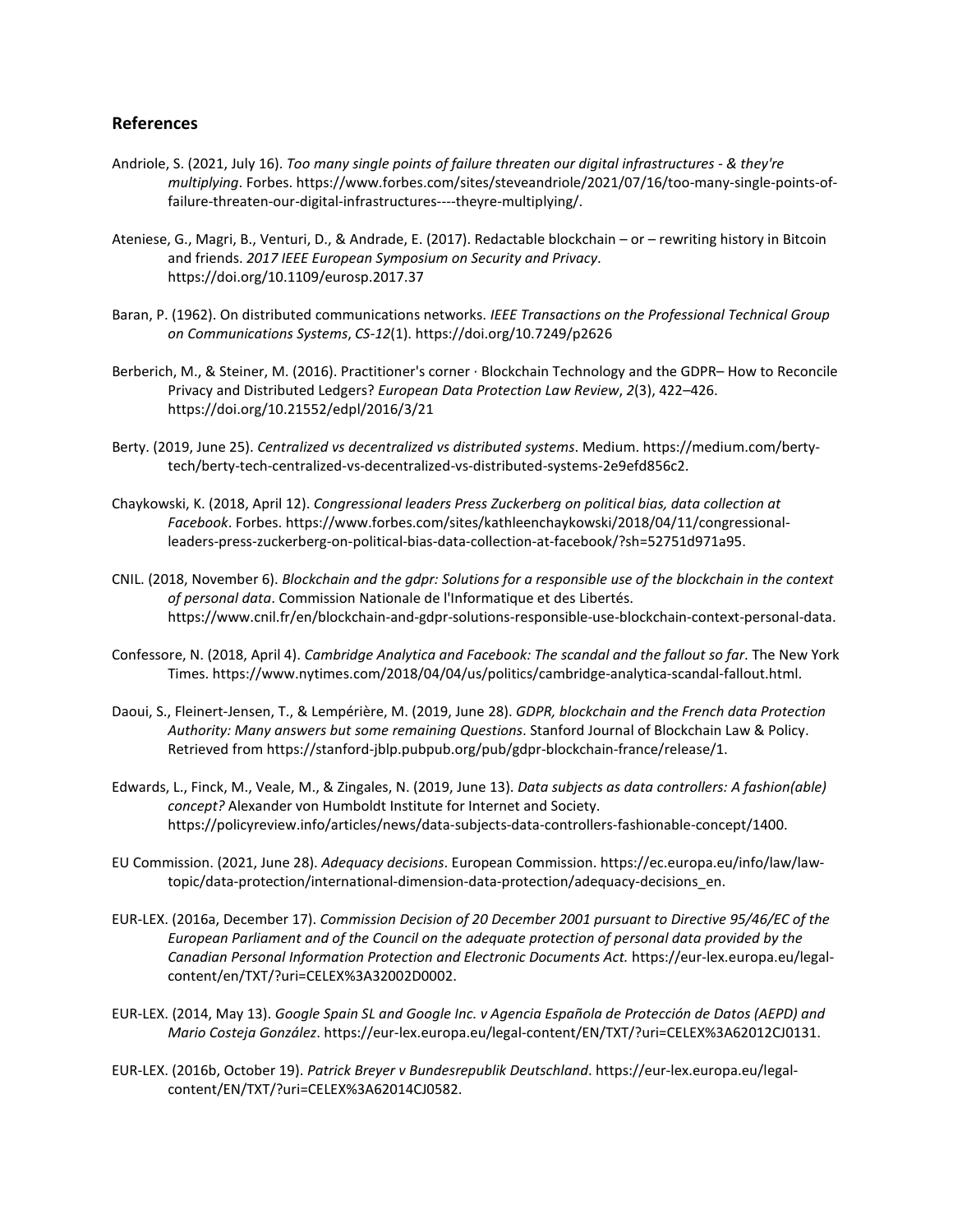Fraser, D. (2022, February). *Canadian privacy law for non-Canadian lawyers*. YouTube. McInnes Cooper Law Firm. https://www.youtube.com/watch?v=727ZnGfBywE.

Geist, M. (2018, March 5). *No longer fit for purpose: Why Canadian privacy law needs an update*. The Globe and Mail. https://www.theglobeandmail.com/report-on-business/rob-commentary/no-longer-fit-for-purposewhy-canadian-privacy-law-needs-an-update/article38214804/.

European Union (2018). *General Data Protection Regulation (GDPR)*. Intersoft Consulting. https://gdpr-info.eu/.

- Global News Staff. (2018, November 1). *Failure to Report Canadian privacy breaches could mean big fines after Nov. 1*. Global News. https://globalnews.ca/news/4619728/failure-to-report-canadian-privacy-breachescould-mean-big-fines-after-nov-1/.
- Goodell, G., & Aste, T. (2019). A Decentralized Digital Identity Architecture. *Frontiers in Blockchain*, *2*. https://doi.org/10.3389/fbloc.2019.00017
- Government of Canada. (2019). *Report to the European Commission December 2019*. Sixth Update Report on Developments in Data Protection Law in Canada. https://www.ic.gc.ca/eic/site/113.nsf/vwapj/SixthUpdateReportonDevelopmentsinDataProtectionLawinC anada\_en.pdf/\$file/SixthUpdateReportonDevelopmentsinDataProtectionLawinCanada\_en.pdf.
- Hori, S. (2021, August 12). *Self-sovereign identity: The future of personal data ownership?* World Economic Forum. https://www.weforum.org/agenda/2021/08/self-sovereign-identity-future-personal-data-ownership/.
- IAPP. (2021a). *Comprehensive laws*. Comprehensive Laws. https://iapp.org/resources/article/comprehensivelaws/.
- IAPP. (2021b). *Co-regulatory model*. Co-regulatory Model. https://iapp.org/resources/article/co-regulatorymodel/.
- IAPP. (2021c). *Sectoral* laws. Sectoral Laws/Model. https://iapp.org/resources/article/sectoral-laws/.
- IAPP. (2021d). *Self-Regulation model*. Self-Regulation Model. https://iapp.org/resources/article/self-regulatorymodel/.
- Information Policy Team, Furman, J., Coyle, D., Fletcher, A., McAuley, D., & Marsden, P., Unlocking digital competition: Report of the Digital Competition Expert Panel (2019). The National Archives. Retrieved from https://assets.publishing.service.gov.uk/government/uploads/system/uploads/attachment\_data/file/785 547/unlocking digital competition furman review web.pdf.
- IBM. (2021a). *Cost of a Data Breach Report 2021*. IBM. https://www.ibm.com/security/data-breach.
- IBM. (2021b). *IBM Verify Credentials: transforming digital identity into decentralized identity*. IBM. https://www.ibm.com/blockchain/solutions/identity.
- IBM. (2020, April 24). *The future of blockchain*. Blockchain Pulse: IBM Blockchain Blog. https://www.ibm.com/blogs/blockchain/2020/04/the-future-of-blockchain/.
- IBM. (2018). *Why new off-chain storage is required for blockchains.* IBM. https://www.ibm.com/downloads/cas/RXOVXAPM.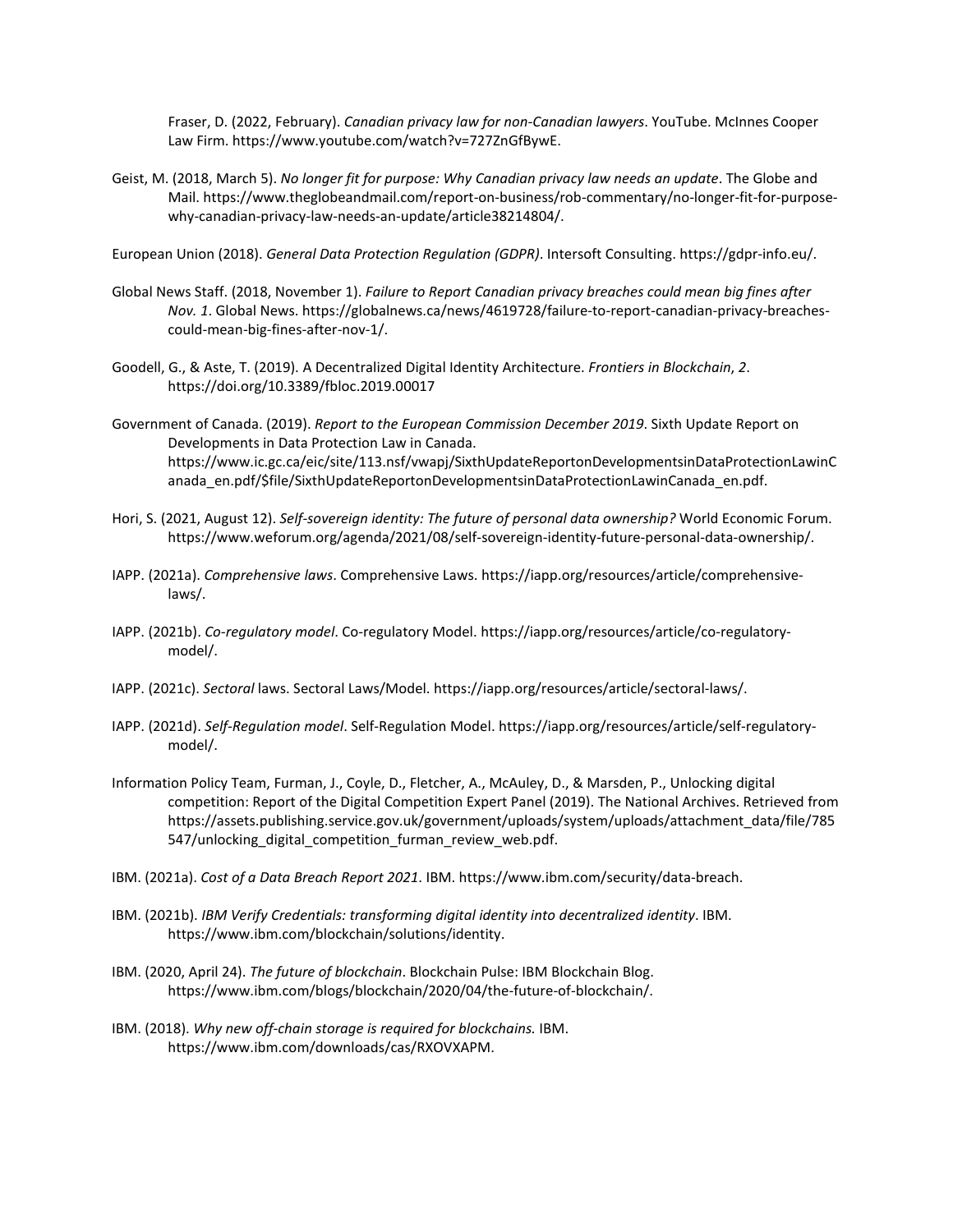- ICO. (2018). *Data controllers and data processors: what the difference is and what the governance implications are*. Information Commissioners Office. https://ico.org.uk/media/for-orgnisations/documents/1546/datacontrollers-and-data-processors-dp-guidance.pdf.
- Ishiara, T. (2019, October 25). *In a nutshell: data protection, privacy and cybersecurity in Japan*. Lexology. https://www.lexology.com/library/detail.aspx?g=5968d791-b916-42eb-869a-38ae7d902ab3.
- ISO. (2020). *Blockchain and distributed ledger technologies — Vocabulary*. International Organization for Standardization. https://www.iso.org/obp/ui/#iso:std:iso:22739:ed-1:v1:en.
- Jurdak , R., Dorri , A., & Kanhere , S. (2019, September 16). *Protecting the 'right to be forgotten' in the age of blockchain*. The Conversation. https://theconversation.com/protecting-the-right-to-be-forgotten-in-theage-of-blockchain-104847.
- Kelion, L. (2019, September 24). *Google wins landmark right to be forgotten case*. BBC News. https://www.bbc.com/news/technology-49808208.
- Krebs, D., & Brock, E. (2020, October 5). *40% of data breach records insufficient - Canadian Privacy Commissioner Releases findings on data Breach Register inspections*. Lexology. https://www.lexology.com/library/detail.aspx?g=e1ca79b2-beec-4c7d-ad8d-6cb313781b01.
- Lazarus, D. (2020, December 1). *Column: This company will pay you to share your data. Is it worth it?* Los Angeles Times. https://www.latimes.com/business/story/2020-12-01/column-privacy-money-for-data-sharing.
- V. Lemieux, A. Voskobojnikov and M. Kang, (2021). *Addressing Audit and Accountability Issues in Self-Sovereign Identity Blockchain Systems Using Archival Science Principles*. 2021 IEEE 45th Annual Computers, Software, and Applications Conference (COMPSAC), pp. 1210-1216, doi: 10.1109/COMPSAC51774.2021.00167.
- Lemieux, V. (2017). Blockchain Recordkeeping: A SWOT Analysis. https://www.bluetoad.com/publication/?i=454085&article\_id=2939577&view=articleBrowser.
- McMahon, D. (2019, September). *Blockchain and GDPR - what can we learn from the European Parliament's Recent study?* https://www.mccannfitzgerald.com/knowledge/technology-and-innovation/blockchainand-gdpr-what-can-we-learn-from-the-european-parliaments-recent-study.
- Microsoft Security. (2020, January). *Decentralized Identity, Blockchain, and Privacy*. Microsoft. https://www.microsoft.com/en-ca/security/business/identity-access-management/decentralizedidentity-blockchain.
- Nakamoto, S. (2008). *Bitcoin: A Peer-to-Peer Electronic Cash System*. https://bitcoin.org/bitcoin.pdf.
- Nissenbaum, H. (2016). *Must Privacy Give Way to Use Regulation?* YouTube. https://www.youtube.com/watch?v=2lIpdPPwKs0.
- Obar, J. A. (2019). Searching for data Privacy self-management: Individual data control and canada's digital strategy. *Canadian Journal of Communication*, *44*(2). https://doi.org/10.22230/cjc.2019v44n2a3503
- Office of the Privacy Commissioner of Canada. (2014, October 30). *Metadata and privacy - a technical and legal overview*. Office of the Privacy Commissioner of Canada. https://www.priv.gc.ca/en/opc-actions-anddecisions/research/explore-privacy-research/2014/md\_201410/.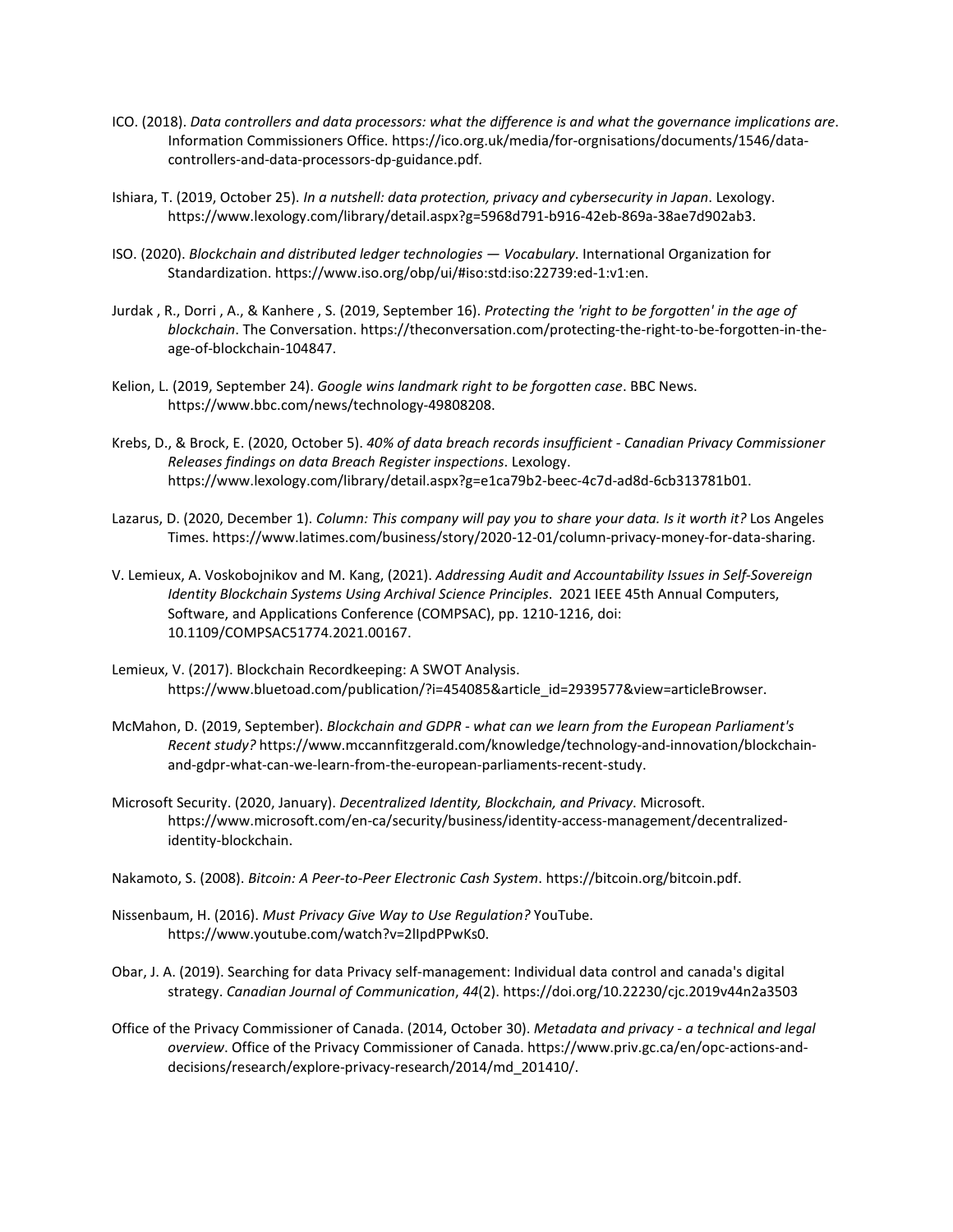- Office of the Privacy Commissioner of Canada. (1983, July). *Privacy Act (R.S.C., 1985, c. P-21)*. Government of Canada. https://laws-lois.justice.gc.ca/ENG/ACTS/P-21/index.html.
- Office of the Privacy Commissioner of Canada. (2021, February 11). *The personal Information protection and electronic Documents Act (PIPEDA)*. The Personal Information Protection and Electronic Documents Act (PIPEDA). https://www.priv.gc.ca/en/privacy-topics/privacy-laws-in-canada/the-personal-informationprotection-and-electronic-documents-act-pipeda/.
- Olofsson, D. M. (2021). *Privacy and Data Protection in Canada*. YouTube. McGill School of Continuing Studies. https://www.youtube.com/watch?v=WfJ-vSDRRIw.
- Ortiz-Ospina, E. (2019, September 18). *The rise of social media*. Our World in Data. https://ourworldindata.org/rise-of-social-media.
- Pinto, R. (2019, September). *On-Chain Versus Off-Chain: The Perpetual Blockchain Governance Debate*. https://www.forbes.com/sites/forbestechcouncil/2019/09/06/on-chain-versus-off-chain-the-perpetualblockchain-governance-debate/?sh=5964424b1f5e
- Raval, T. (2019, June 10). *Regulating social media companies*. Forbes. Retrieved from https://www.forbes.com/sites/forbestechcouncil/2019/06/10/regulating-social-mediacompanies/?sh=724dc21762b9.
- Rimol, M. (2019, September). *Gartner 2019 Hype Cycle for Blockchain Business Shows Blockchain Will Have a Transformational Impact across Industries in Five to 10 Years*. Gartner. https://www.gartner.com/en/newsroom/press-releases/2019-09-12-gartner-2019-hype-cycle-forblockchain-business-shows.
- Riva, G. M. (2020). What happens in blockchain stays in blockchain. a legal solution to conflicts between digital ledgers and privacy rights. *Frontiers in Blockchain*, *3*. https://doi.org/10.3389/fbloc.2020.00036
- Robinson, B. (2020, March 9). *Crypto shredding: How it can solve modern data retention challenges*. Medium. https://medium.com/@brentrobinson5/crypto-shredding-how-it-can-solve-modern-data-retentionchallenges-da874b01745b.
- Rose, A. (2019). GDPR challenges for blockchain technology. *Interactive Entertainment Law Review*, *2*(1), 35–41. https://doi.org/10.4337/ielr.2019.01.03
- Rotman, D. (2021, April 21). *We're not prepared for the end of Moore's law*. MIT Technology Review. https://www.technologyreview.com/2020/02/24/905789/were-not-prepared-for-the-end-of-mooreslaw/.
- Samonte, M. (2020, January 27). *Google v. CNIL: The Territorial scope of the right to be forgotten Under EU Law*. European Papers. https://www.europeanpapers.eu/en/europeanforum/google-v-cnil-territorial-scope-ofright-to-be-forgotten-under-eu-law.
- Shah, P., Forester, D., Berberick, M., & Raspé, C. (2019). *Blockchain Technology: Data Privacy Issues and Potential Mitigation Strategies*. Practical Law. https://www.davispolk.com/sites/default/files/blockchain\_technology\_data\_privacy\_issues\_and\_potenti al\_mitigation\_strategies\_w-021-8235.pdf.